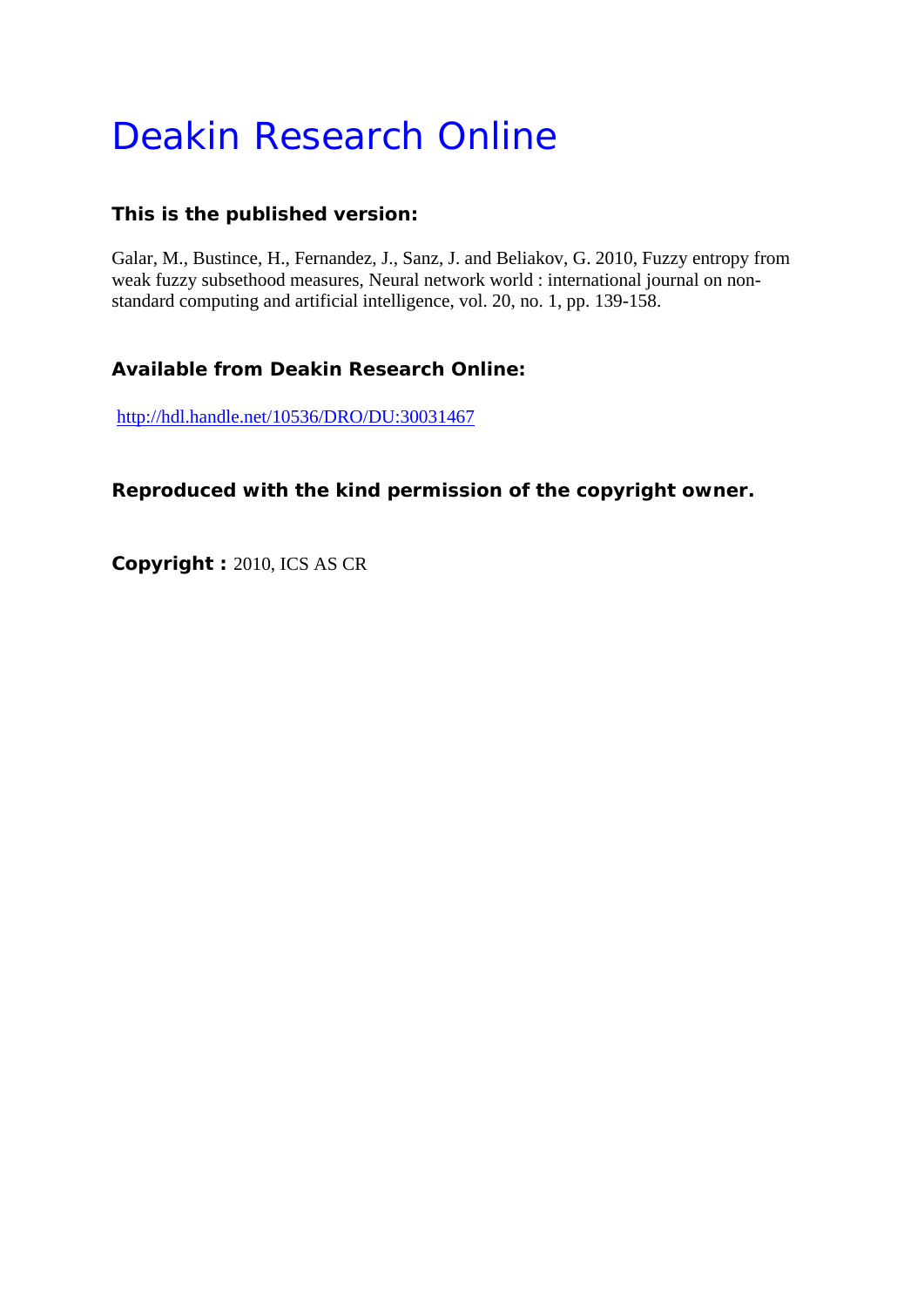

## FUZZY ENTROPY FROM WEAK FUZZY SUBSETHOOD MEASURES

M. Galar<sup>\*</sup>, H. Bustince, J. Fernandez, J. Sanz, G. Beliakov<sup>†</sup>

Abstract: In this paper, we propose a new construction method for fuzzy and weak fuzzy subsethood measures based on the aggregation of implication operators. We study the desired properties of the implication operators in order to construct these measures. We also show the relationship between fuzzy entropy and weak fuzzy subsethood measures constructed by our method.

Key words: Implication operator, fuzzy subsethood measures, weak fuzzy subsethood measures, fuzzy entropy

Received: July 15, 2009 Revised and accepted: January 29, 2010

## 1. Introduction

The fuzzy sets theory was introduced by Zadeh in 1965 (see [44]). Afterward he established the order relation between fuzzy sets in [45] as follows:

 $A \leq B$ , if and only if  $\mu_A(x) \leq \mu_B(x)$  for all  $x \in X$ ,

where  $A$  and  $B$  are two fuzzy sets in the same universe  $X$ .

There have been many discussions about the non-fuzzy character of this order relation [1]. This fact led many authors (Bandler and Kohout [1], De Baets and Kerre [11], etc.) to propose different measures that provide an inclusion degree or subsethood measure of one fuzzy set in another. Mainly, three different axiomatizations of these fuzzy subsethood measures  $\sigma$  have been given. The first one was given by Kitainik [25], the second one by Sinha and Dougherty [36], and the last one by Young [43].

These three axiomatizations have the first axiom (Axiom 1) in common:

(Axiom 1) 
$$
\sigma(A, B) = 1
$$
 if and only if  $A \leq B$ .

<sup>∗</sup>M. Galar, H. Bustince, J. Fernandez, J. Sanz

Departamento de Automática y Computación, Public University of Navarre, Campus Arrosadia s/n, P.O. Box 31006, Pamplona, Spain,

E-mail: {mikel.galar,bustince,fcojavier.fernandez,joseantonio.sanz}@unavarra.es †G. Beliakov

School of Information Technology, Deakin University, 221 Burwood Hwy, Burwood 3125, Australia, E-mail: gleb@deakin.edu.au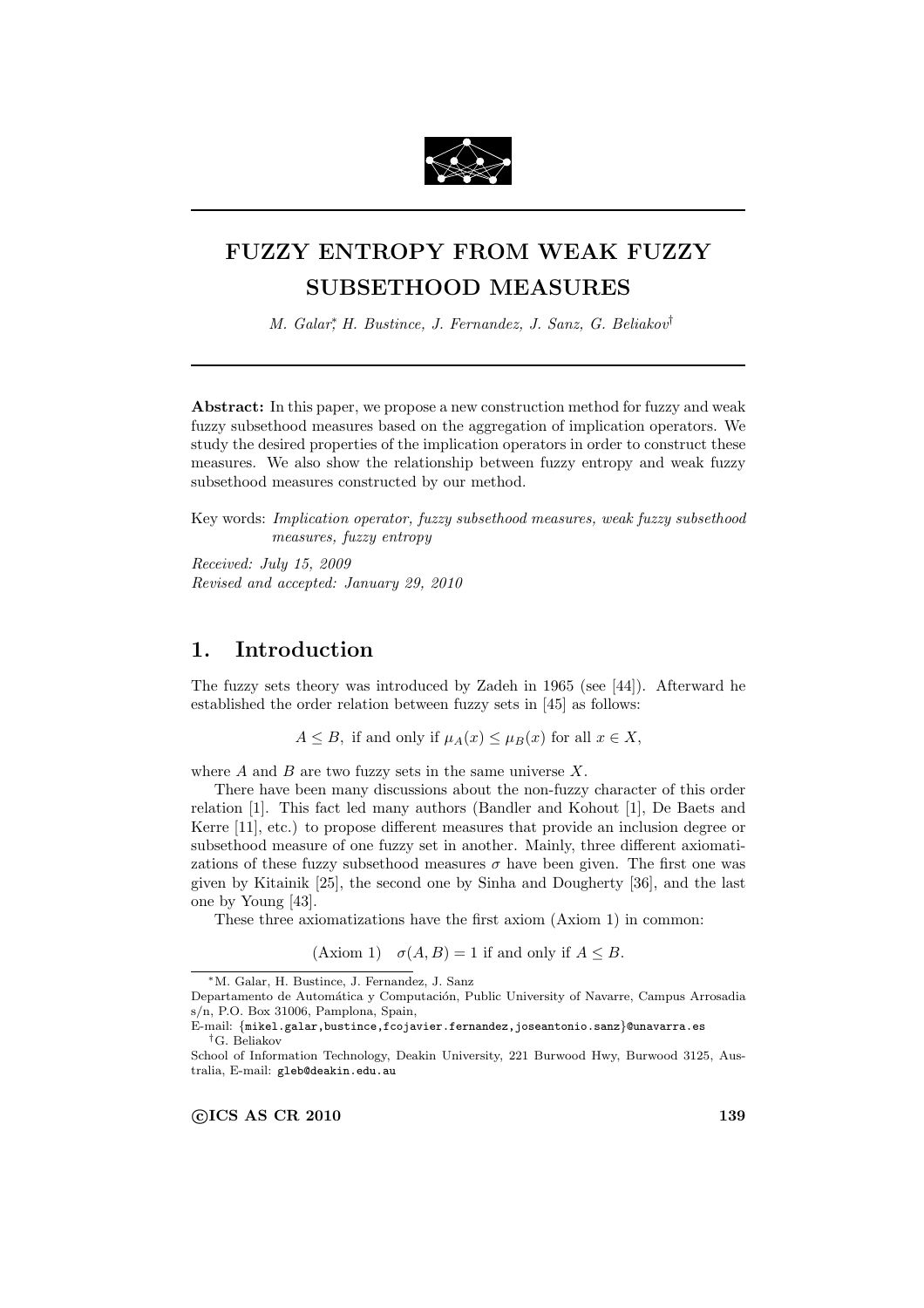#### Neural Network World 1/10, 139-158

While Kitainik's axiomatization was the first one, it has not been widely studied until recently. On the other hand, Sinha and Dougherty (see [36]) proposed nine axioms any subsethood measure has to fulfill. They also introduced three axioms which depend on the application. In  $[12, 22]$  there is a study of the conditions in which Kitainik's axiomatization satisfies most of Sinha and Dougherty's axioms and vice versa.

The first axiom of Sinha and Dougherty is Axiom 1 and the second axiom is:

(Axiom 2)  $\sigma(A, B) = 0$  if and only if  $\exists x \in X : \mu_A(x) = 1$  and  $\mu_B(x) = 0$ .

This axiom was criticized because one element in the referential determines the inclusion degree [43]. However, there exist some applications, such as image processing, where this axiom leads to good results.

We are also going to consider the tenth axiom proposed by Sinha and Dougherty for approximate reasoning:

$$
(\text{Axiom 10}) \quad \sigma(A, B) + \sigma(A, \bar{B}) \ge 1,
$$

where  $\bar{B}$  is the complementary of B associated to a strong negation n (see [6, 9]).

On the basis of Kosko's fuzzy subsethood measure [28, 29], fuzzy entropy and Willmott's work [42], Young introduced a new axiomatization for the fuzzy subsethood measures [43].

The following three considerations led Young to define the concept of weak fuzzy subsethood measure (see [43]):

- 1. There exist several widely used fuzzy subsethood measures that do not fulfill Axiom 1, for example:
	- Weak inclusion [14]:

$$
\sigma(A, B) = \frac{1}{N} \sum_{i=1}^{N} \max(1 - \mu_A(x_i), \mu_B(x_i))
$$

• Inclusion from implication [41, 44]:

$$
\sigma(A, B) = \frac{1}{N} \sum_{i=1}^{N} (1 - \mu_A(x_i) + \mu_A(x_i) \cdot \mu_B(x_i))
$$

- 2. It can be proven that one can generate fuzzy entropies from measures that do not fulfill Axiom 1 (see [43]).
- 3. One element by itself can determine the fulfillment of the Axiom 2 of Sinha and Dougherty.

Later, Fan et al. [16] proposed an alternative definition of weak fuzzy subsethood measure. While many existing weak fuzzy subsethood measures satisfy Fan et al. definition, there is no general construction method for such measures. In this article, we study a generic construction method for weak fuzzy subsethood measures and their special classes based on aggregating implication operators. We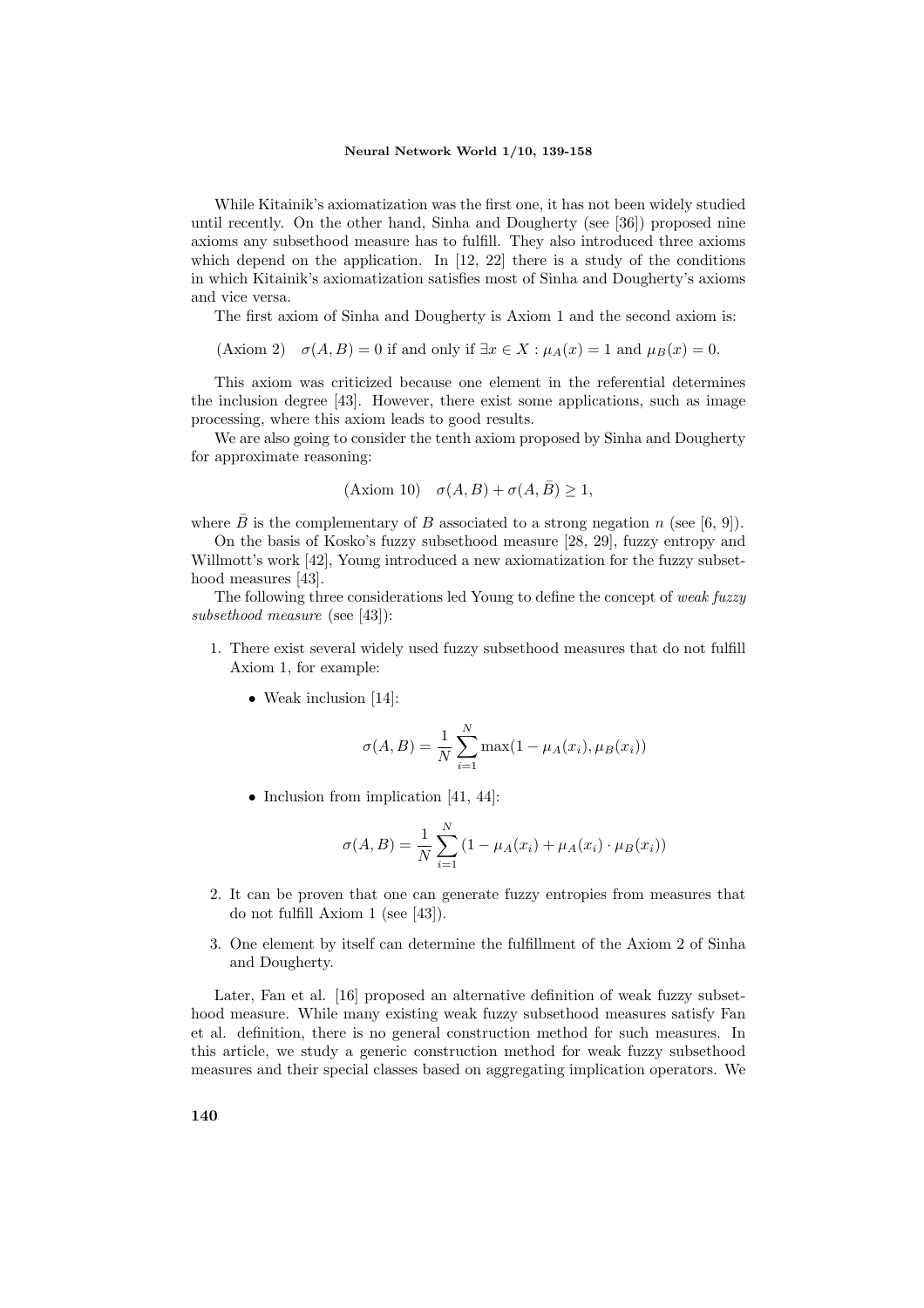perform an analysis of the properties of the implication operators which translate into one or another desirable property of weak fuzzy subsethood measures. We obtain many existing and new weak fuzzy subsethood measures by this process.

Additionally, taking into account considerations given by Young, we study the relation between weak fuzzy subsethood measures and fuzzy entropy, proving that we can construct fuzzy entropies using our method.

Fuzzy and weak fuzzy subsethood measures have been applied to image processing [36], neural network architecture [32], feature selection [31], defuzzification [40], fuzzy clustering validity [16], fuzzy rule tunning and inference [43]. However, there were no special studies on the effect of using different measures on the performance of algorithms in these domains. Our intention is to present a way to construct various fuzzy subsethood measures and apply them in the algorithms in order to analyze their effect in the future work.

This paper is organized as follows: in Section 2 we recall some preliminary concepts that we use in the paper. General considerations and our construction methods are proposed in Section 3. In Section 4 we present a theoretical study of the properties of the implication operators, to determine those suitable for our construction methods. These construction methods for fuzzy and weak fuzzy subsethood measures together with construction method for fuzzy entropy are presented in Section 5. Finally the conclusions and future lines are presented.

## 2. Preliminaries

All the results we present in this section will be used throughout the paper. We recall the concepts of fuzzy negation, t-norm and t-conorm. Then we present main properties of implication operators and relations between them. We also include some construction methods for implication operators from fuzzy negations, t-norms and t-conorms. Finally, we present aggregation functions that we use to aggregate the implication operators in order to construct subsethood measures.

#### 2.1 Fuzzy negations, t-norms and t-conorms

A function  $n : [0, 1] \rightarrow [0, 1]$  such that  $n(0) = 1$  and  $n(1) = 0$  is called a *strict* negation whenever it is strictly decreasing and continuous. If, in addition, it is involutive; that is, if  $n(n(x)) = x$  for all  $x \in [0,1]$ , then n is said to be a *strong* negation. Any strong negation can be represented [37] in terms of automorphisms (an *automorphism* of the interval  $[a, b] \subset \mathbb{R}$  is any continuous, strictly increasing function  $\varphi : [a, b] \to [a, b]$  such that  $\varphi(a) = a, \varphi(b) = b$ . A function  $n : [0, 1] \to$  $[0, 1]$  is a strong negation, if and only if there exists an automorphism  $\varphi$  of the unit interval such that  $n(x) = \varphi^{-1}(1 - \varphi(x))$ . It is easy to show that any strong negation *n* has a unique equilibrium point  $e \in (0, 1)$  such that  $n(e) = e$ . In this paper, only strong negations are considered.

We know that a function  $T : [0,1]^2 \to [0,1]$  is a t-norm (triangular norm), if it is commutative, associative and increasing, with neutral element 1. In the same way, a function  $S : [0, 1]^2 \to [0, 1]$  is said to be a t-conorm if it is commutative, associative, increasing and with neutral element 0. From this point we denote the minimum with  $\land$  and the maximum with  $\lor$ .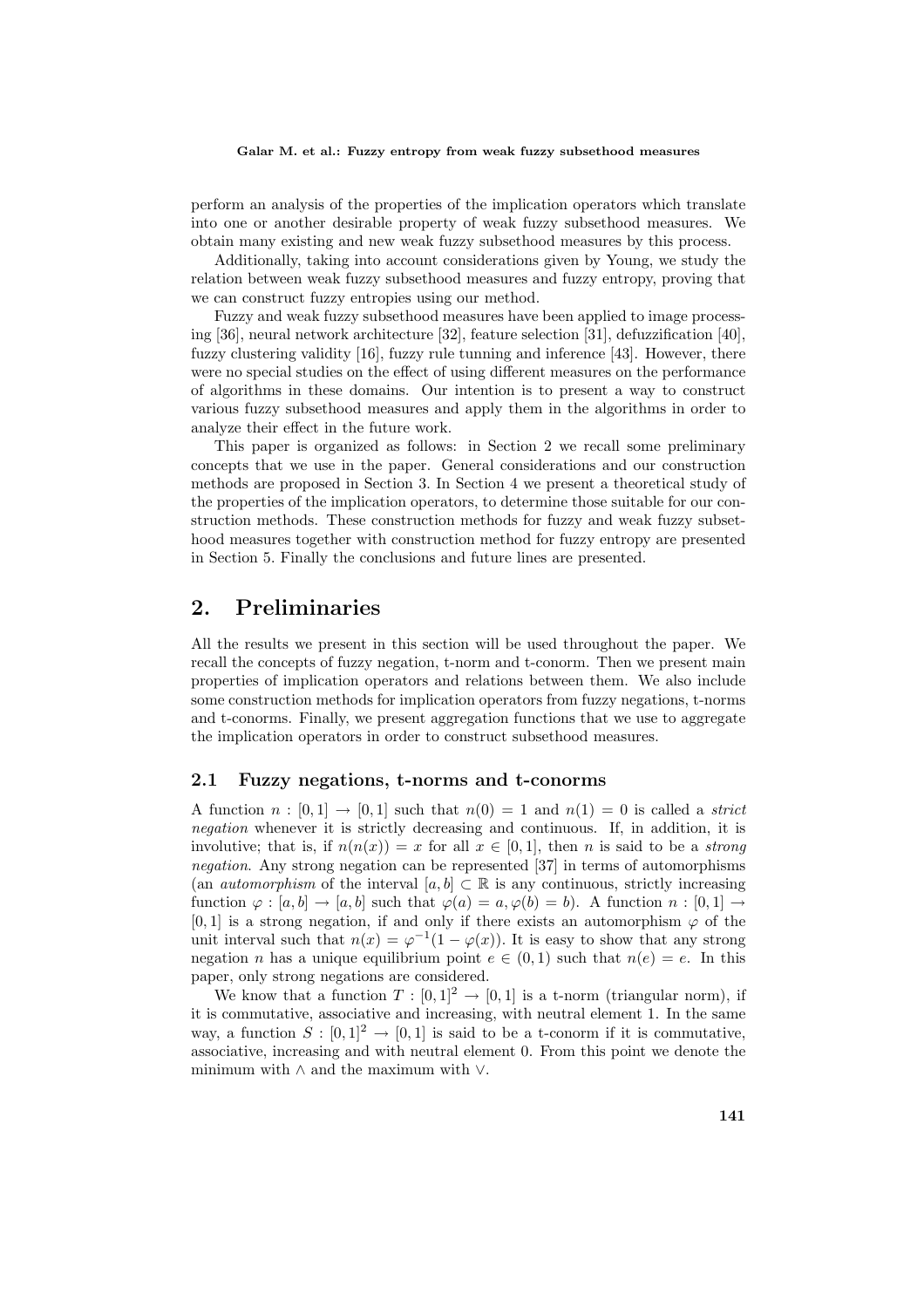#### Neural Network World 1/10, 139-158

We say that a t-norm  $T$  and a t-conorm  $S$  are dual with respect to a fuzzy negation n, if and only if  $n(T(x, y)) = S(n(x), n(y))$  and  $n(S(x, y)) = T(n(x), n(y))$ . Under these conditions we say that  $(T, S, n)$  is a De Morgan triple (see [17]).

We will denote with  $\mathcal{FS}(X)$  the set of all the fuzzy sets defined on a finite non empty, referential set X (Cardinality(X) = N). Also, the membership degree of each element from X in the fuzzy set  $A \in \mathcal{FS}(X)$  is given by  $\mu_A(x) : X \to [0,1].$ We will call  $\bar{A}$  the complement of a fuzzy set A given by the following expression:

$$
\bar{A} = \{(x, \mu_{\bar{A}}(x)) | \mu_{\bar{A}}(x) = n(\mu_A(x)) \,\,\forall x \in X\},\
$$

where  $n$  is a fuzzy negation.

## 2.2 Implication operators

**Definition 1** ([1, 17]) An implication operator is a mapping  $I : [0,1]^2 \rightarrow [0,1]$ , if and only if it satisfies the boundary conditions  $I(0,0) = I(0,1) = I(1,1) = 1$  and  $I(1,0) = 0.$ 

Conditions from Definition 1 are, of course, the minimal set of conditions we can demand from an implication operator. Other interesting properties of implication operators are listed in [3, 5, 15, 27, 38, 35]. All fuzzy implications are obtained by generalizing the implication operator of classical logic. Fodor and Roubens [17] provide the following definition:

**Definition 2** An implication is a function  $I : [0,1]^2 \rightarrow [0,1]$  that satisfies the following properties:

 $I1: x \leq z$  implies  $I(x, y) \geq I(z, y)$  for all  $y \in [0, 1]$  (left antitonicity).

 $I2: y \leq t$  implies  $I(x, y) \leq I(x, t)$  for all  $x \in [0, 1]$  (right isotonicity).

 $I3: I(0, x) = 1$  for all  $x \in [0, 1]$  (dominance of falsity or left boundary condition).

 $I4: I(x, 1) = 1$  for all  $x \in [0, 1]$  (right boundary condition).

 $I5: I(1,0) = 0$  (normality condition).

In this paper, when we write about implication operators, we always refer to the ones defined in Definition 2. In other cases, we simply talk of functions  $I$ :  $[0, 1]^2 \rightarrow [0, 1]$  satisfying Definition 1 (see [3]).

Note that for any function  $f : [0,1]^2 \rightarrow [0,1]$  satisfying I1 and I2, conditions  $I3 - I5$  are equivalent to conditions in Definition 1.

Now we recall further conditions that can be required. These properties were stated in different papers (see [5, 34, 35] and look [3]) and they could be important in some applications.

 $I6: I(1, x) = x$  (neutrality of truth or left neutrality).

 $I7: I(x, I(y, z)) = I(y, I(x, z))$  (exchange principle).

 $I8: I(x, y) = 1$ , if and only if  $x \leq y$  (ordering property).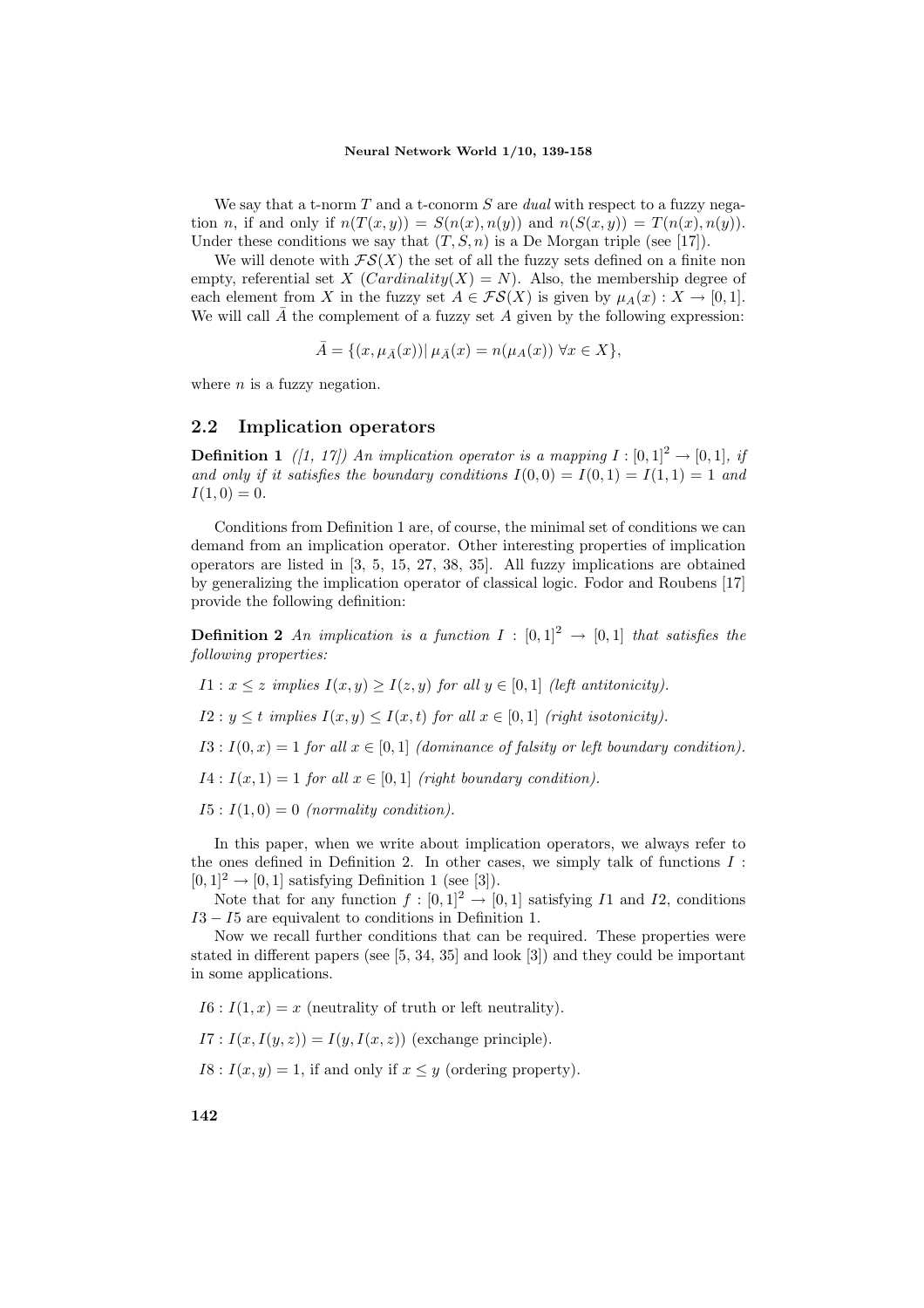$I9: I(x, 0) = n(x)$  is a strong negation (natural negation).

$$
I10: I(x,y) \ge y.
$$

 $I11: I(x, x) = 1$  (identity principle).

 $I12: I(x,y) = I(n(y), n(x))$  with a strong negation n (law of contraposition).

 $I13: I$  is a continuous function (continuity).

 $I14: I(x, n(x)) = n(x)$  for all  $x \in [0, 1]$  being n a strong negation.

The last property has allowed to construct subsethood measures [5] and to prove certain theorems for the D-implications [33, 34]. In this paper, it takes an important role because we require it to construct fuzzy entropy measures.

The following three special properties will be studied in the paper in order to apply them in the construction methods:

> $(P1)$   $I(x, y) = 0$ , if and only if  $x = 1$  and  $y = 0$  $(P2)$   $I(x, y) + I(x, n(y)) \ge 1$  with n a strong negation  $(P3)$   $I(x, y) = 1$ , if and only if  $x = 0$  or  $y = 1$

Remark: Clearly (P3) and I8 are mutually exclusive.

The following results on implication operators will be used throughout the paper. The proofs of Lemma 1 and Theorem 1 can be found in [5].

**Lemma 1** Let  $f : [0, 1]^2 \to [0, 1]$ .

i) If f satisfies  $I1$  and  $I12$ , then f satisfies  $I2$ ;

ii) If  $f$  satisfies  $I2$  and  $I12$ , then  $f$  satisfies  $I1$ ;

iii) If  $f$  satisfies  $I3$  and  $I12$ , then  $f$  satisfies  $I4$ ;

iv) If  $f$  satisfies  $I4$  and  $I12$ , then  $f$  satisfies  $I3$ ;

v) If  $f$  satisfies  $I6$  and  $I12$ , then  $f$  satisfies  $I9$ ;

vi) If f satisfies I9 and I12, then f satisfies I6;

vii) If f satisfies I2 and I9, then f satisfies I3;

viii) If f satisfies  $I1$  and  $I6$ , then f satisfies  $I10$ ;

ix) If f satisfies I7 and I9, then f satisfies  $I12$ :

 $x)$  If f satisfies I1, I6 and I12, then f satisfies I2, I3, I4, I5, I9 and I10;

 $xi)$  If f satisfies I2, I7 and I8, then f satisfies I1, I3, I4, I5, I6, I10 and I11.

A detailed study of other possible relations between the properties  $I1-I14$  can be found in [5, 35]. The following two theorems are proven in [5].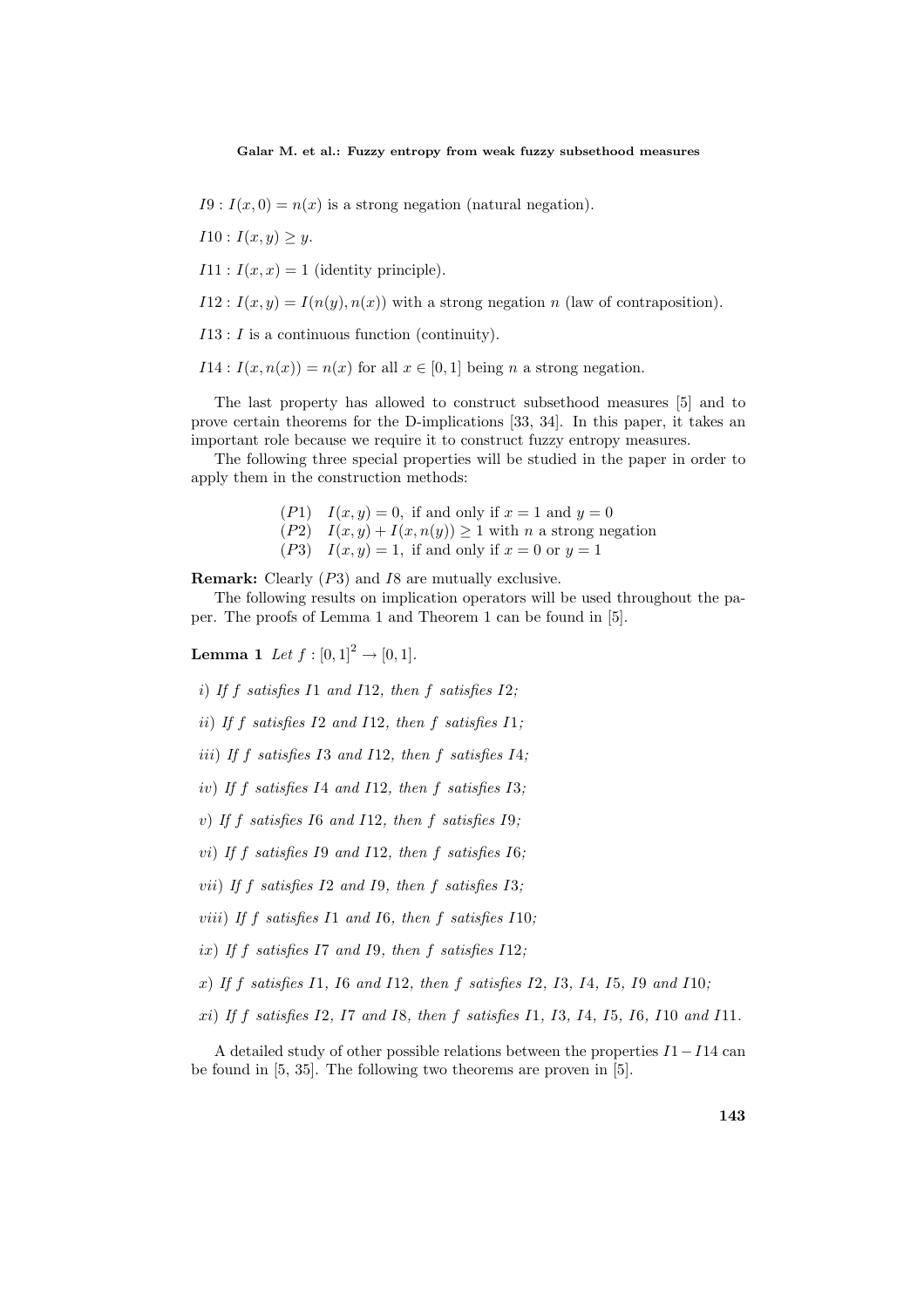**Theorem 1** A function  $I : [0, 1]^2 \rightarrow [0, 1]$  is strictly monotone and satisfies I7, I9 and I13, if and only if there exists an automorphism  $\varphi$  of the unit interval such that  $\overline{a}$ 

$$
I(x,y) = n\bigg(\varphi^{-1}(\varphi(x)\cdot\varphi(n(y)))\bigg).
$$

**Theorem 2** A function  $I : [0,1]^2 \rightarrow [0,1]$  is such that  $I2, I7, I9, I11$  and  $I13$  are satisfied, if and only if there exists an automorphism  $\varphi$  of the unit interval such that

$$
I(x, y) = \varphi^{-1}(\land(\varphi(n(x)) + \varphi(y), 1))
$$
  

$$
n(x) \ge \varphi^{-1}(1 - \varphi(x)).
$$

## 2.3 S-implications, R-implications and QL-implications

In this subsection, we recall three types of implications.

An S-implication associated with a t-conorm  $S$  and a strong negation  $n$  is a mapping  $I$  defined by

$$
I(x, y) = S(n(x), y).
$$

A  $QL-implication$  associated with a t-conorm S, a t-norm T and a strong negation  $n$  is a mapping  $I$  defined by

$$
I(x, y) = S(n(x), T(x, y)).
$$

An  $R$ -implication associated with a t-norm  $T$  is a mapping  $I$  defined by

$$
I(x, y) = \sup\{z|T(x, z) \le y\}.
$$

In the special case of a left-continuous t-norm, we will refer to the R-implication as: residual implication [3, 24, 26].

Several characterizations of S-implications, QL-implications and R-implications can be found in [38]. It is easy to see that both S-implications and R-implications satisfy properties  $I1-I5$  for any t-norm T, t-conorm S and strong negation n, thus they are implications in Fodor and Roubens' sense. In general, QL-implications violate property  $I1$ . The conditions under which  $I1$  is satisfied can be found in [18].

In [5] the following theorem is proven,

Theorem 3 Let I be an S-implication associated with a t-conorm S and a strong negation n. Then

$$
I(x, n(x)) = n(x)
$$
 for all  $x \in [0, 1]$ , if and only if  $S = \vee$ .

#### 2.4 Aggregation functions

To end this section, we present the *aggregation functions* [6, 8, 4] that we use to aggregate the implication operators, in order to construct fuzzy subsethood measures.

**Definition 3** An aggregation function is a mapping  $M : [0, 1]^N \rightarrow [0, 1]$  that fulfills: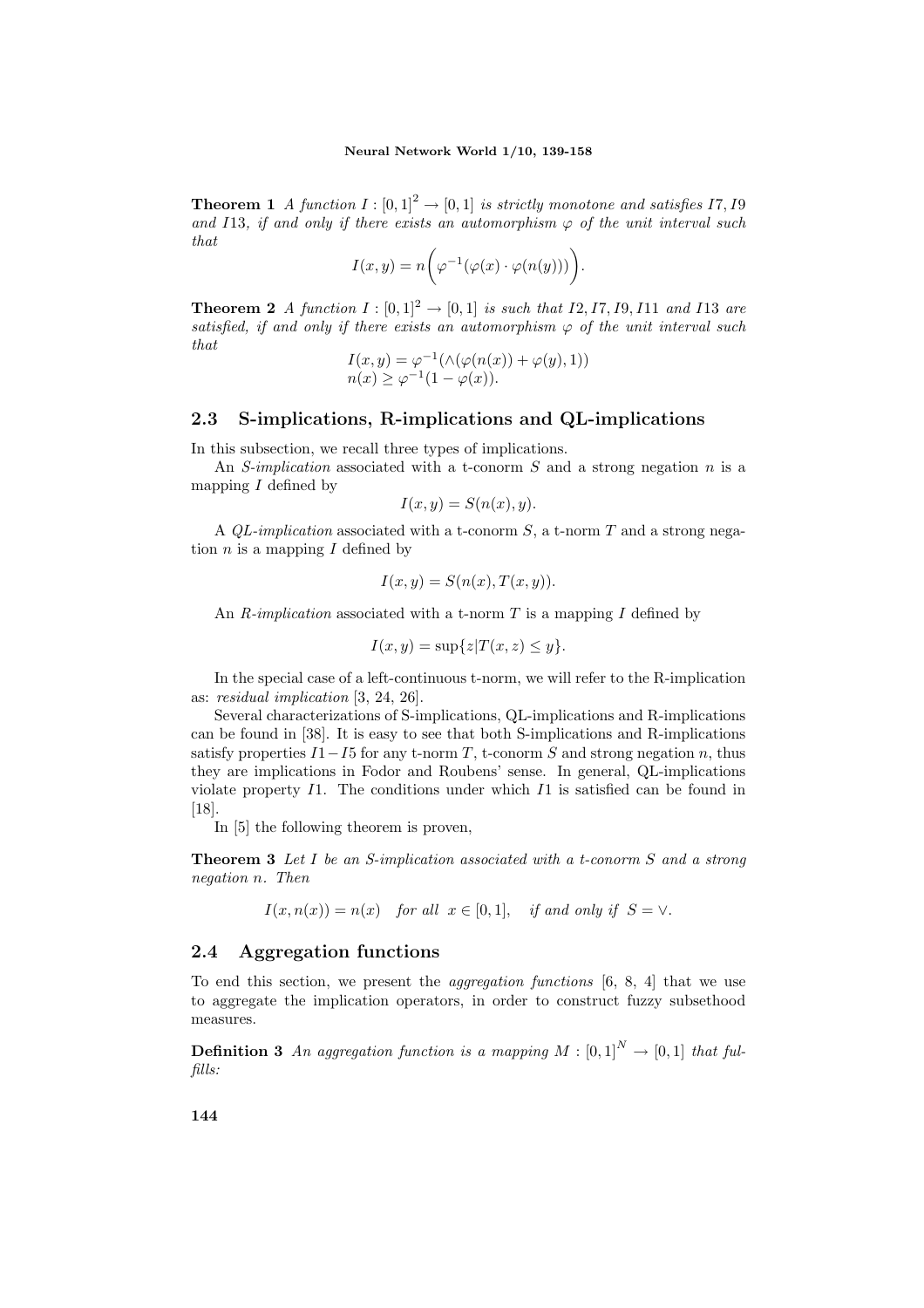- $(A_1)$   $M(0, 0, \ldots, 0) = 0;$
- $(A_2)$   $M(1, 1, \ldots, 1) = 1;$
- $(A_3)$  is non decreasing

Definition 4 An element a is called absorbing element of an aggregation function  $M : [0, 1]^N \rightarrow [0, 1]$ , if it satisfies:

 $M(x_1, x_2, \ldots, x_N) = a$  if  $x_i = a$  for some  $i \in \{1, \ldots, N\}$ 

## 3. General Considerations

In this section, we recall the existing definitions of weak fuzzy subsethood measures. The considerations about Axiom 1 and Axiom 2 analyzed in the introduction,

led Young to propose the following definition:

**Definition 5** (Young [43]) If  $\sigma$ :  $\mathcal{FS}(X) \times \mathcal{FS}(X) \rightarrow [0,1]$  satisfies:

- (3a)  $\sigma$  does not fulfill the following condition: If  $A \leq B$ , then  $\sigma(A, B) = 1$ ;
- (3b) If  $A > \tilde{e}$ , then  $\sigma(A, \bar{A}) = 0$ , if and only if  $A = \tilde{1}$ ;
- (3c) If  $A \leq B \leq C$ , then  $\sigma(C, A) \leq \sigma(B, A)$  and  $\sigma(C, A) \leq \sigma(C, B)$  for all  $A, B, C \in \mathcal{FS}(X),$

where  $\widetilde{e} = \{(x, \mu_{\widetilde{e}}(x)) | \mu_{\widetilde{e}}(x) = e \,\forall x \in X \}$  (where e is the equilibrium point of the strong negation considered) and  $\tilde{1} = \{(x, \mu_{\tilde{1}}(x)) | \mu_{\tilde{1}}(x) = 1 \,\forall x \in X\}$ , then we say that  $\sigma$  is a weak fuzzy subsethood measure on X.

Later, Fan et al. [16] criticized the lack of boundary conditions and the negative first condition in Young's definition. They proposed an alternative definition for weak fuzzy subsethood measures in the following way:

**Definition 6** (Fan, Xie, Pei [16]) A function  $\sigma : \mathcal{FS}(X) \times \mathcal{FS}(X) \rightarrow [0,1]$  is called a weak fuzzy subsethood measure, if  $\sigma$  satisfies the following properties:

- (4a)  $\sigma(\widetilde{0}, \widetilde{0}) = \sigma(\widetilde{0}, \widetilde{1}) = \sigma(\widetilde{1}, \widetilde{1}) = 1$ ;
- (4b)  $\sigma(\tilde{1}, \tilde{0}) = 0$ ;
- (4c) If  $A \leq B \leq C$ , then  $\sigma(C, A) \leq \sigma(B, A)$  and  $\sigma(C, A) \leq \sigma(C, B)$  for all  $A, B, C \in \mathcal{FS}(X),$

where  $\widetilde{0} = \{(x, \mu_{\widetilde{0}}(x)) | \mu_{\widetilde{0}}(x) = 0 \,\forall x \in X\}.$ 

In our view, this definition does not maintain the spirit of the definition given by Young. Also, there exist weak fuzzy subsethood measures in the sense of Young that are not in the sense of Fan. For example:

$$
\sigma(A, B) = \frac{1}{N} \sum_{i=1}^{N} \frac{1 - \mu_A(x_i) + \mu_B(x_i)}{2}.
$$

145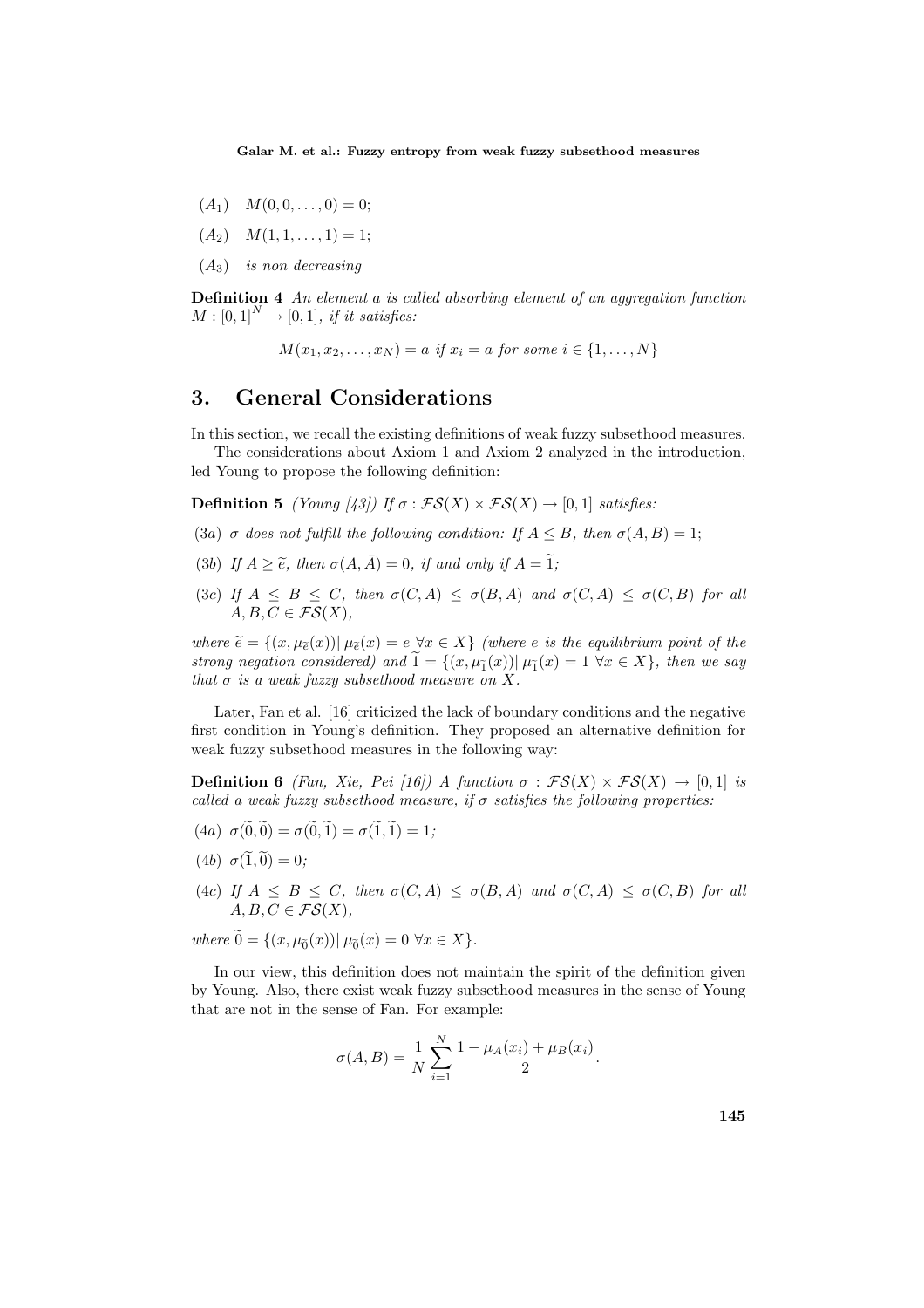Motivated by the arguments that led Young to change Axiom 2 of Sinha and Dougherty and the fact that well-known weak fuzzy subsethood measures (like the weak inclusion and the inclusion from implication) satisfy the property:

(4b') 
$$
\sigma(A, B) = 0
$$
 if and only if  $A = 1$  and  $B = 0$ ,

lead us to consider a special class of Fan et al.'s definition characterized by the conditions  $(4a)$ ,  $(4b')$  and  $(4c)$ , which we call *Class 1* of weak fuzzy subsethood measures.

Under these conditions and taking into account the following two considerations:

- 1. The construction methods of subsethood measures [6, 7];
- 2. The condition  $(4a)$  is similar to one of the properties usually required from the implication operators,

lead us to study construction methods of weak fuzzy subsethood measures and specifically those of Class 1, using aggregation functions that satisfy special properties. The construction is as follows:

(1) 
$$
\sigma(A, B) = \frac{N}{M} I(\mu_A(x_i), \mu_B(x_i)) = M \left( I(\mu_A(x_1), \mu_B(x_1)), I(\mu_A(x_2), \mu_B(x_2)), \dots, I(\mu_A(x_N), \mu_B(x_N)) \right)
$$

with  $A, B \in \mathcal{FS}(X)$  and M an aggregation function in the sense of Definition 3.

This objective lead us to study under which conditions  $I : [0, 1]^2 \rightarrow [0, 1]$ satisfy the property  $(P1)$ , so, when we aggregate this functions with the appropriate aggregation functions (without absorbing element 0), the weak fuzzy subsethood measure satisfies  $(4b')$ .

Also, we are interested to know when our constructions satisfy Axiom 10 of Sinha and Dougherty, for which we need to analyze the property  $(P2)$ .

We have obtained Class 1 from the definition given by Fan et al. by strengthening the condition  $(4b)$ . We also want to study construction methods for fuzzy subsethood measures that satisfy Axiom 1 instead of  $(4a)$ , maintaining  $(4b')$  and  $(4c)$  (these fuzzy subsethood measures are non-weak). This study is needed because if the Axiom 1 is satisfied, then the condition  $(4a)$  is always fulfilled, but not the other way around. For this reason, we propose another special class of fuzzy subsethood measures, characterized by  $(Axiom 1)$ ,  $(4b')$  and  $(4c)$ , which we call Class 2 of fuzzy subsethood measures.

Note that any fuzzy subsethood measure from Class 2 is a weak fuzzy subsethood measure from Class 1 too, but not the other way around.

At the end of the paper, we also present construction methods for these measures by aggregating functions that satisfy special properties (using equation (1)).

## 4. Theoretical Study

In this section, we study the properties  $(P1)$  and  $(P2)$ . We first study when they are fulfilled separately, and then we consider the relations with other possible properties of implication operators. We also consider when the functions constructed from Hamacher family satisfy  $(P1)$  and  $(P2)$ .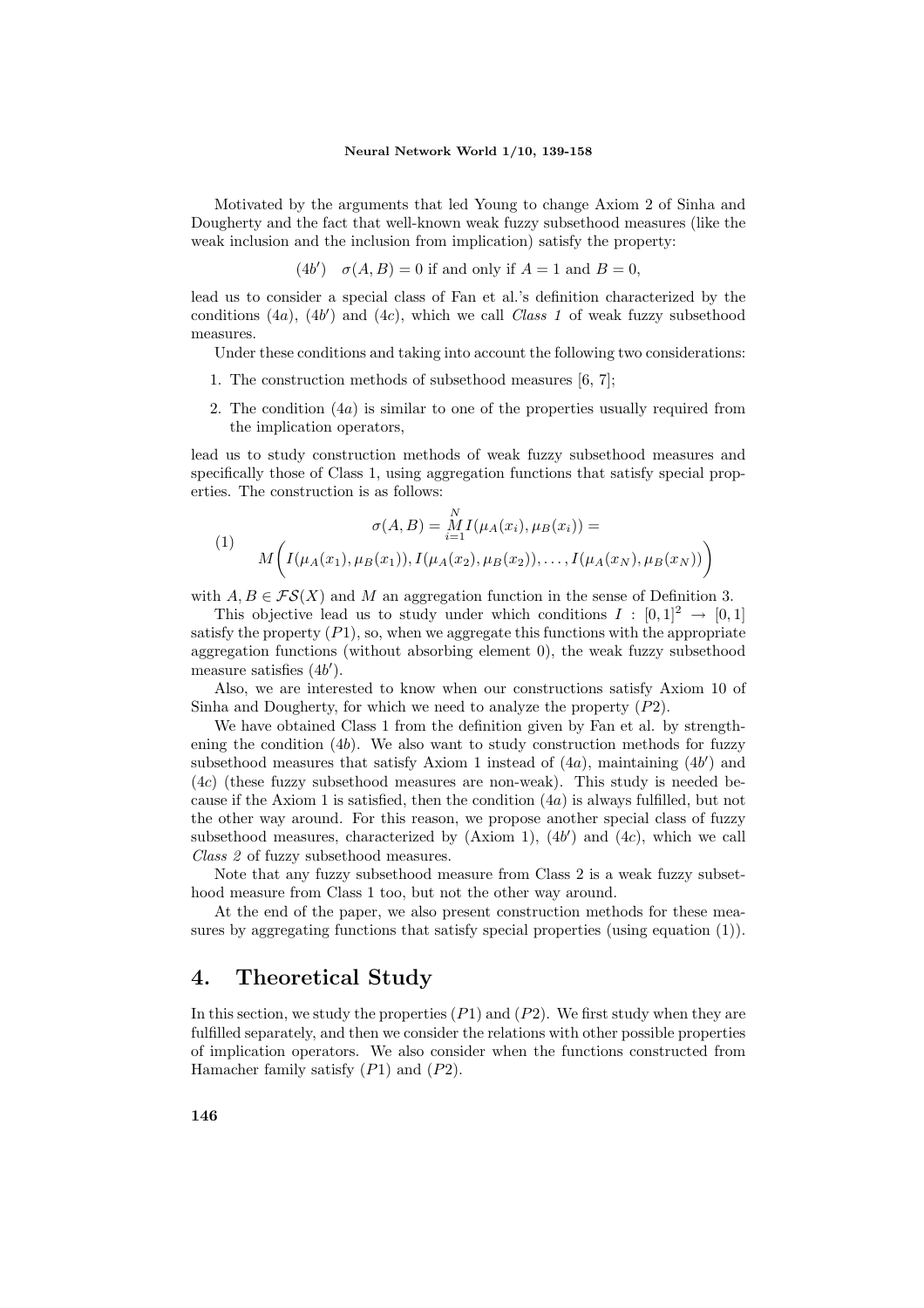## 4.1 Property  $(P1)$

**Proposition 1** If  $f : [0,1]^2 \rightarrow [0,1]$  satisfies the property (P1), then f satisfies I5.

In [5] the following Lemma and Proposition are proven:

**Lemma 2** Let  $f : [0,1]^2 \rightarrow [0,1]$  be any function that satisfies at least one of the following items:

- i) If f satisfies I2, I6 and I9, or
- ii) If f satisfies I1, I6 and I9, or
- iii) If f satisfies I4, I7, I9 and I11, or
- iv) If f satisfies I6, I7, I9 and  $f(x, x) = f(0, x)$  for all  $x \in [0, 1]$ ,

then  $f$  fulfills  $(P1)$ .

**Proposition 2** If I is an S-implication or a QL-implication, then I satisfies prop $erty(P1)$ .

**Proof.** If I is an S-implication or a  $QL$ -implication, we know by [5] that it satisfies I2, I6 and I9, then by item i) of Lemma 2 it satisfies  $(P1)$ .

## 4.2 Property  $(P2)$ :

**Lemma 3** Let n be a strong negation such that  $n(x) \geq 1 - x$  for all  $x \in [0,1]$ . Let  $f : [0,1]^2 \to [0,1]$  be any function that satisfies at least one of the following items:

- i) If f satisfies I10, or
- ii) If f satisfies I1, I6, or
- iii) If  $f$  satisfies  $I2$ ,  $I7$ ,  $I8$ ,

then  $f$  fulfills  $(P2)$ .

**Proof.** i)  $f(x, y) + f(x, n(y)) \ge y + n(y) \ge 1$  for all  $x, y \in [0, 1]$ . The rest of the items are proven in a similar way, taking into account Lemma 1. ¥

**Proposition 3** Let n be a strong negation such that  $n(x) \geq 1-x$  for all  $x \in [0,1]$ . If I is an S-implication or an R-implication, then  $(P2)$  holds with n and any T, S.

**Proof.** If I is an S-implication, we know by [5] that it satisfies I1 and I6. By item ii) of Lemma 3 then it satisfies (P2).

If I is an R-implication, we know by  $[5]$  that it satisfies I1. Let us see that it also satisfies I6 in order to apply Lemma 3.  $I(1, x) = \sup\{z|T(1, z) \leq x\}$  $\sup\{z|z \leq x\} = x.$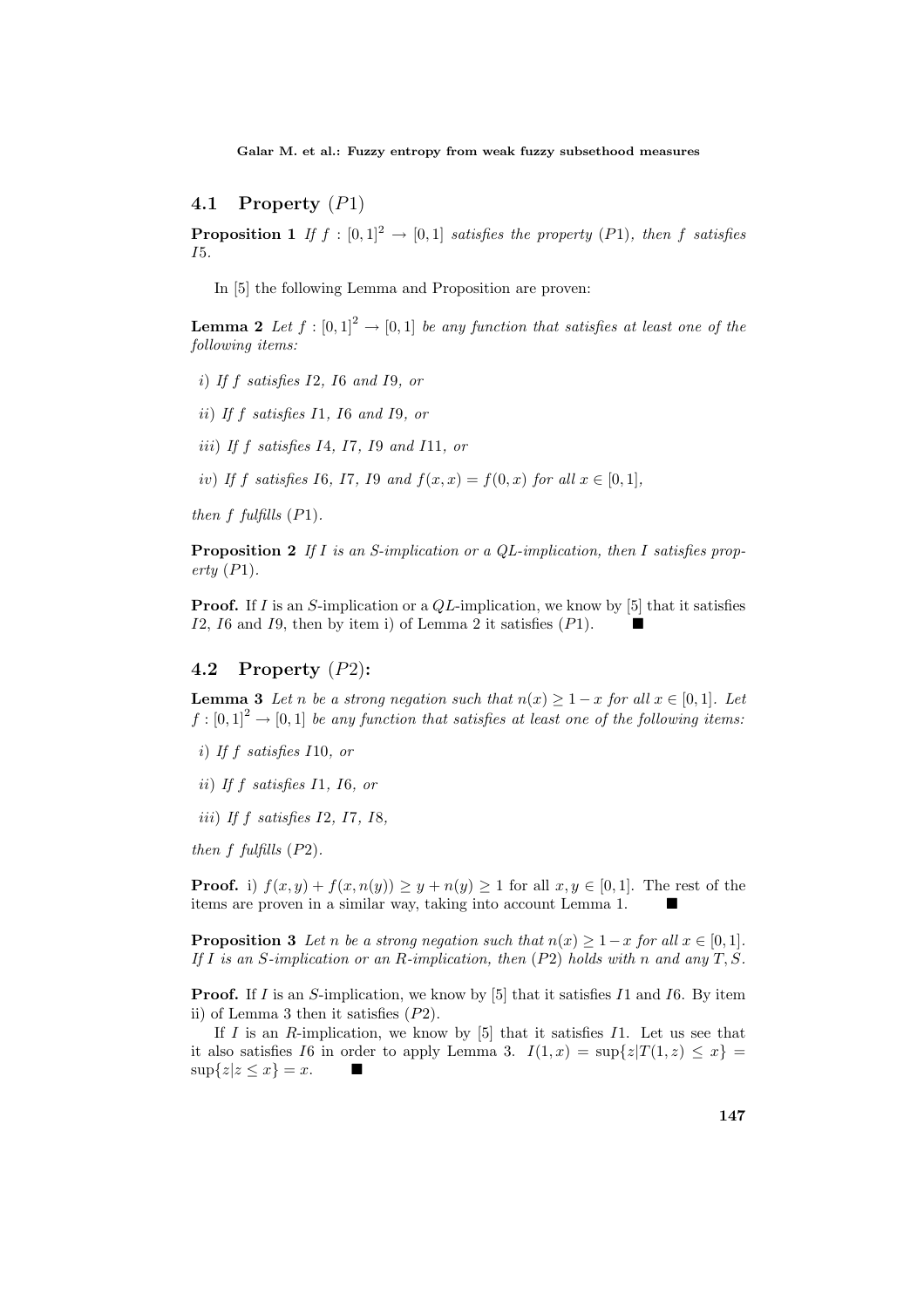## 4.3 Properties (P1), (P2) and Property I14

From this point, we start studying when properties  $(P1)$  and  $(P2)$  are fulfilled at the same time with other properties usually required from implication operators. In this subsection, we study these properties together with property  $I14$ . This is an important relation because the weak fuzzy subsethood measures constructed from functions satisfying these three properties allow us to construct fuzzy entropies presented in Section 5.1.1.

Theorem 4 The only S-implication associated to a t-conorm S and a strong negation n such that  $n(x) \geq 1 - x$  for all  $x \in [0,1]$  that satisfies (P1), (P2) and I14 is  $I(x, y) = \vee (n(x), y).$ 

**Proof.** Considering Theorem 3, we only need to prove the property  $(P2)$ .  $I(x, y)$ +  $I(x, n(y)) = \vee (n(x), y) + \vee (n(x), n(y)) \geq y + n(y) \geq y + 1 - y = 1.$ 

This is an important result, because when Theorem 4 holds, it is easy to prove the property  $(P3)$ . Then the functions satisfying Theorem 4 allow us to construct proper weak fuzzy subsethood measures (not fuzzy subsethood measures).

## 4.4 Properties (P1), (P2), (P3) and automorphisms

In this subsection, we show how to construct functions that satisfy properties  $(P1)$ , (P2) and (P3) based on automorphisms.

**Theorem 5** Let  $\varphi$  be an automorphism of the unit interval such that  $\varphi(x)+\varphi(1-\varphi(x))$  $f(x) \leq 1$  for all  $x \in [0,1]$ . Under these conditions, if  $n(x) = \varphi^{-1}(1-\varphi(x))$ , then

$$
I(x,y) = \varphi^{-1} (1 - \varphi(x) + \varphi(x)\varphi(y))
$$

satisfies properties  $(P1)$ ,  $(P2)$  and  $(P3)$ .

**Proof.** Since  $\varphi(x)+\varphi(1-x) \leq 1$ , we have  $n(x) = \varphi^{-1}(1-\varphi(x)) \geq \varphi^{-1}(\varphi(1-x)) =$  $1-x$  for all  $x \in [0,1]$ .

By Theorem 1 we have that

$$
I(x,y) = n\left(\varphi^{-1}(\varphi(x)\cdot\varphi(n(y)))\right) = \varphi^{-1}\left(1-\varphi(x)+\varphi(x)\varphi(y)\right)
$$

is strictly monotone and fulfills  $I7$ ,  $I9$  and  $I13$ . By Lemma 1 we have that  $I$  also fulfills I6, I12 and I10. Therefore,  $I(x, y) + I(x, n(y)) \ge y + n(y) \ge y + 1 - y = 1$ . Also,  $I(x,y) = 1 = n(\varphi^{-1}(\varphi(x) \cdot \varphi(n(y))))$ , then  $0 = \varphi(x) \cdot \varphi(n(y))$ . Therefore,  $x = 0$  or  $y = 1$ . Using Lemma 2, it follows that I also satisfies property (P1). ¥

**Example 1** Let the automorphism be  $\varphi(x) = x^2$ , which satisfies  $\varphi(x)+\varphi(1-x) \leq 1$ and  $n(x) = (1-x^2)^{\frac{1}{2}} \geq 1-x$ . In these conditions the implication operator

$$
I(x,y) = (1 - x^2 + x^2 y^2)^{\frac{1}{2}}
$$

fulfills properties  $(P1)$ ,  $(P2)$  and  $(P3)$  by Theorem 1.

148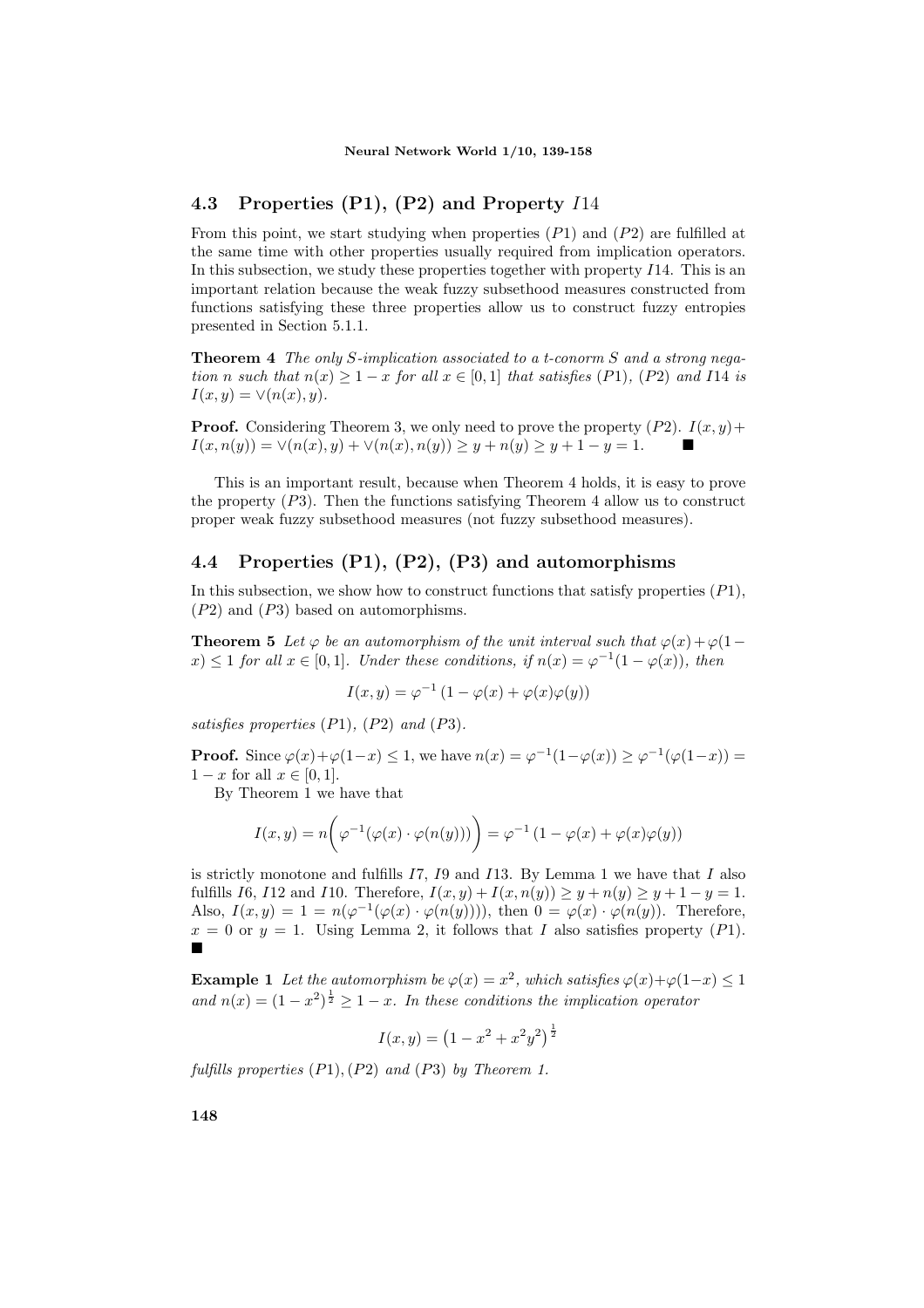Evidently, if we take the identity automorphism, then  $n(x) = 1 - x$  and the implication  $I(x, y) = 1 - x + xy$  (Rechenbach's implication operator). It satisfies properties  $(P1)$ ,  $(P2)$  and  $(P3)$  by Theorem 5.

## 4.5 Properties (P1), (P2), I8 and automorphisms

In the following theorem, we present a characterization based on automorphisms of functions  $I : [0, 1]^2 \rightarrow [0, 1]$  that satisfy axioms  $I1, I7, I8, I9, I13$  and property  $(P2)$ .

**Theorem 6** A function  $I : [0,1]^2 \rightarrow [0,1]$  satisfies  $I1, I7, I8, I9, I13$  and  $(P2)$ with a strong negation n, if and only if there exists an automorphism  $\varphi$  of the unit interval such that  $\overline{a}$ 

$$
I(x, y) = \varphi^{-1}\left(\wedge(\varphi(n(x)) + \varphi(y), 1)\right)
$$

$$
n(x) = \varphi^{-1}(1 - \varphi(x))
$$

$$
n(x) \ge 1 - x.
$$

Proof. We use Theorem 2, which is a generalization of Smets and Magrez's Theorem (see [5]) with the condition  $n(x) \geq 1 - x$ .

**Remark:** Please note that in the conditions of Theorem 6 to say that  $n(x) \geq 1-x$ for all  $x \in [0, 1]$  is equivalent to the automorphism  $\varphi$  fulfilling the condition:

$$
\varphi(x) + \varphi(1-x) \leq 1
$$
, for all  $x \in [0,1]$ .

Remark: If I satisfies conditions of Theorem 6, it also satisfies, I2, I3, I4, I5, I6, I10, I11 and I12 (by Lemma 1, see [17]-[22], [38, 39]). Also, by Lemma 2, I satisfies property  $(P1)$ . Moreover, since it satisfies I8, then it does not satisfy property (P3).

**Example 2** Let the automorphism be  $\varphi(x) = x^2$ . Evidently:

$$
\varphi(x) + \varphi(1 - x) \le 1.
$$

Under these conditions we have:

$$
n(x) = (1 - x^{2})^{\frac{1}{2}}
$$

$$
I(x, y) = \left(\wedge (1 - x^{2} + y^{2}, 1)\right)^{\frac{1}{2}}
$$

fulfills properties  $(P1)$  and  $(P2)$  by Theorem 6.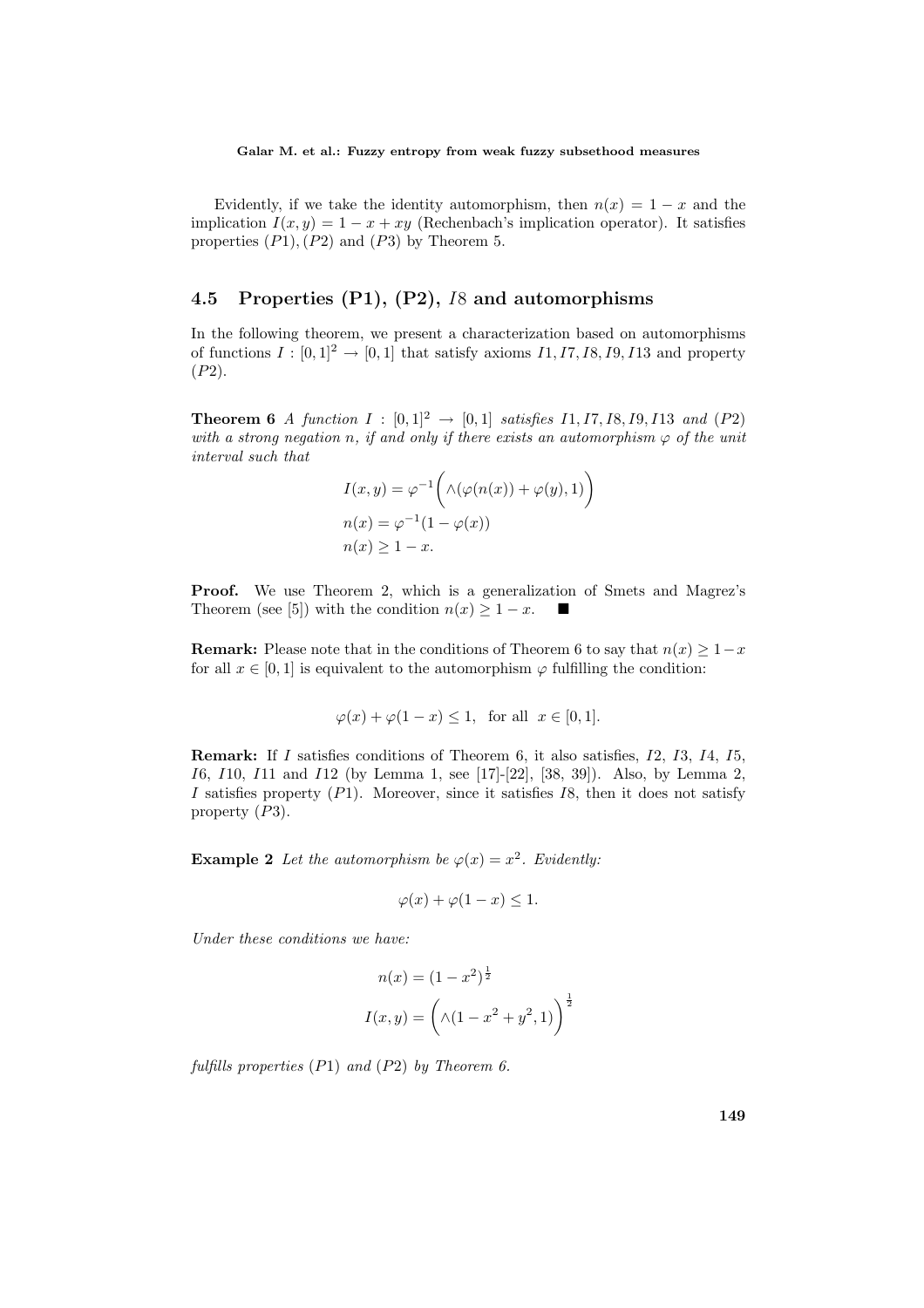## 4.6 Property (P1), (P2) and the Hamacher family

The Hamacher family of t-norms, t-conorms and strong negations is defined as follows [23]:

$$
T_{\alpha}(x, y) = \frac{xy}{\alpha + (1 - \alpha)(x + y - xy)}, \quad \alpha \ge 0
$$
  

$$
S_{\beta}(x, y) = \frac{x + y - (\beta - 1)xy}{1 + \beta xy}, \quad \beta \ge -1
$$
  

$$
n_{\gamma}(x) = \frac{1 - x}{1 + \gamma x}, \quad \gamma > -1.
$$
 (Sugeno's class)

In this section, we study rational functions constructed from the Hamacher family that fulfill  $(P1)$  and  $(P2)$ .

**Proposition 4** Let  $S_\beta$  and  $n_\gamma$  belong to the Hamacher family. Then

$$
I(x,y) = \frac{n(x) + y + (\beta - 1)n(x)y}{1 + \beta n(x)y} = n \left( \frac{xn(y)}{\alpha + (1 - \alpha)(x + n(y) - xn(y))} \right)
$$

with  $\beta \geq -1$ ,  $\gamma > -1$ ,  $\alpha = \frac{1+\beta}{1+\gamma} \geq 0$ , and  $n = n_{\gamma}$ , satisfies I10.

Proof. Evidently, I is an S-implication and thus satisfies I1 and I6, and by Lemma 1 we have that  $I$  satisfies  $I10$ .

**Corollary 1** Under the conditions of Proposition 4, if  $-1 < \gamma \leq 0$ , then (P2) is satisfied.

**Proof.** Since we know that I satisfies I10, then  $I(x, y) + I(x, n(y)) \geq y + n(y)$ . Moreover, since  $-1 < \gamma \leq 0$ , then

$$
n(x) = \frac{1-x}{1+\gamma x} \ge 1-x.
$$

Therefore,  $I(x, y) + I(x, n(y)) > y + n(y) > y + 1 - y = 1$ .

It is important to point out that in the conditions of Corollary 1 the properties  $(P1)$  and  $(P3)$  are also fulfilled. So, they do not fulfill  $I8$ ; therefore, we can use the implication operators of the Proposition 4 to construct proper weak fuzzy subsethood measures.

## 5. Construction Methods

In this section, we present construction methods of fuzzy and weak fuzzy subsethood measures by aggregating functions  $I : [0,1]^2 \to [0,1]$  we have studied in the previous sections. We use the aggregation functions presented in Section 2.4, our construction is based on the formula (1).

We also present how to construct fuzzy entropies from weak fuzzy subsethood measures, proving that the measures that do not fulfill Axiom 1 allow us to construct fuzzy entropies, as Young pointed out.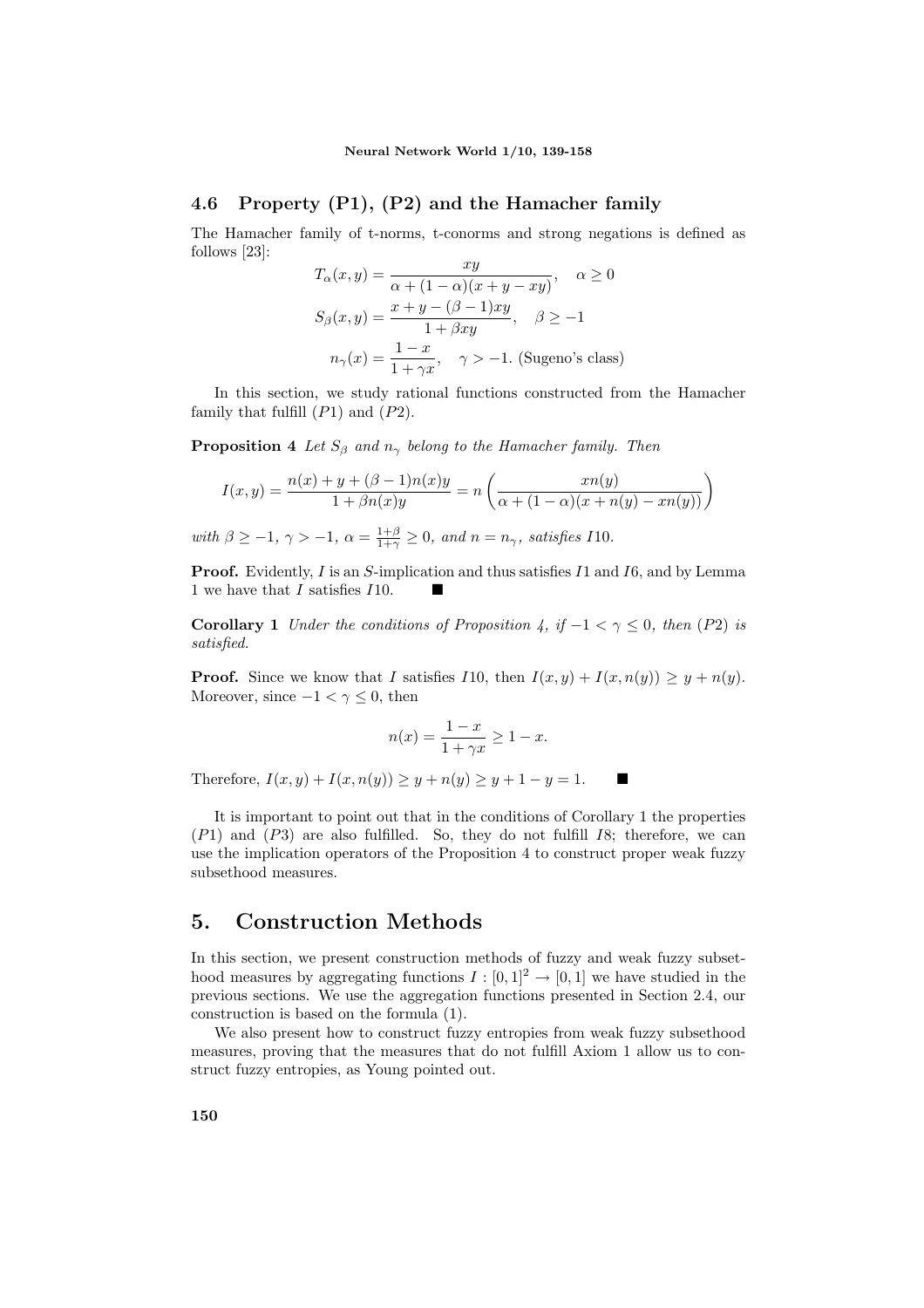## 5.1 Construction of weak fuzzy subsethood measures

The following theorem together with the subsequents corollaries allow us to construct weak fuzzy subsethood measures that also can satisfy the Axiom 10 given by Sinha and Dougherty.

**Theorem 7** Let n be a strong negation and let  $\sigma$ :  $\mathcal{FS}(X) \times \mathcal{FS}(X) \rightarrow [0,1]$ , given by (1), where:  $M : [0,1]^N \to [0,1]$  is an aggregation function, and  $I : [0,1]^2 \to [0,1]$ is a function that satisfies I1, I2 and  $I(0,0) = I(0,1) = I(1,1) = 1$ . Then  $\sigma$  is a weak fuzzy subsethood measure on X.

#### Proof.

1) 
$$
\sigma(0, 0) = \underset{i=1}{\overset{N}{M}} (I(0, 0)) = M(1, \cdots, 1) = 1;
$$
  
\n $\sigma(0, 1) = \underset{i=1}{\overset{N}{M}} (I(0, 1)) = M(1, \cdots, 1) = 1;$   
\n $\sigma(1, 1) = \underset{i=1}{\overset{N}{M}} (I(1, 1)) = M(1, \cdots, 1) = 1;$ 

N

2) 
$$
\sigma(1,0) = \underset{i=1}{\overset{N}{M}}(I(1,0)) = M(0,\cdots,0) = 0;
$$

3) If  $A \leq B$ , then  $I(\mu_A(x), \mu_C(x)) \geq I(\mu_B(x), \mu_C(x))$  for all  $x \in X$ , considering that M is increasing, we have  $\sigma(A, C) \geq \sigma(B, C)$ . If  $A \leq B$ , then  $I(\mu_C(x), \mu_A(x)) \leq I(\mu_C(x), \mu_A(x))$  for all  $x \in X$ , therefore  $\sigma(C, A) \leq \sigma(C, B)$ .

**Corollary 2** Under the conditions of Theorem 7 if I satisfies  $(P1)$  and M is an aggregation function without absorbing element 0, then  $\sigma$  is a weak fuzzy subsethood measure of Class 1.

Corollary 3 Under the conditions of Theorem 7 if M satisfies:

$$
M(x_1, \dots, x_N) + M(1 - x_1, \dots, 1 - x_N) \ge 1
$$

and I satisfies (P2) with n a strong negation, then  $\sigma$  satisfies:

$$
\sigma(A, B) + \sigma(A, \bar{B}) \ge 1.
$$

Proof.

$$
\sigma(A, B) + \sigma(A, \bar{B}) = \frac{N}{i=1} (I(\mu_A(x_i), \mu_B(x_i))) + \frac{N}{M} (I(\mu_A(x_i), n(\mu_B(x_i)))) \ge
$$
  
\n
$$
\frac{N}{i=1} (I(\mu_A(x_i), \mu_B(x_i))) + \frac{N}{M} (1 - I(\mu_A(x_i), \mu_B(x_i))) \ge
$$
  
\n
$$
\frac{N}{i=1} (I(\mu_A(x_i), \mu_B(x_i))) + 1 - \frac{N}{M} (I(\mu_A(x_i), \mu_B(x_i))) = 1.
$$

**Corollary 4** Under the conditions of Corollary 3 if I satisfies  $(P1)$  and M is an aggregation function without absorbing element 0, then  $\sigma$  is a weak fuzzy subsethood measure of Class 1 that satisfies Axiom 10 of Sinha and Dougherty.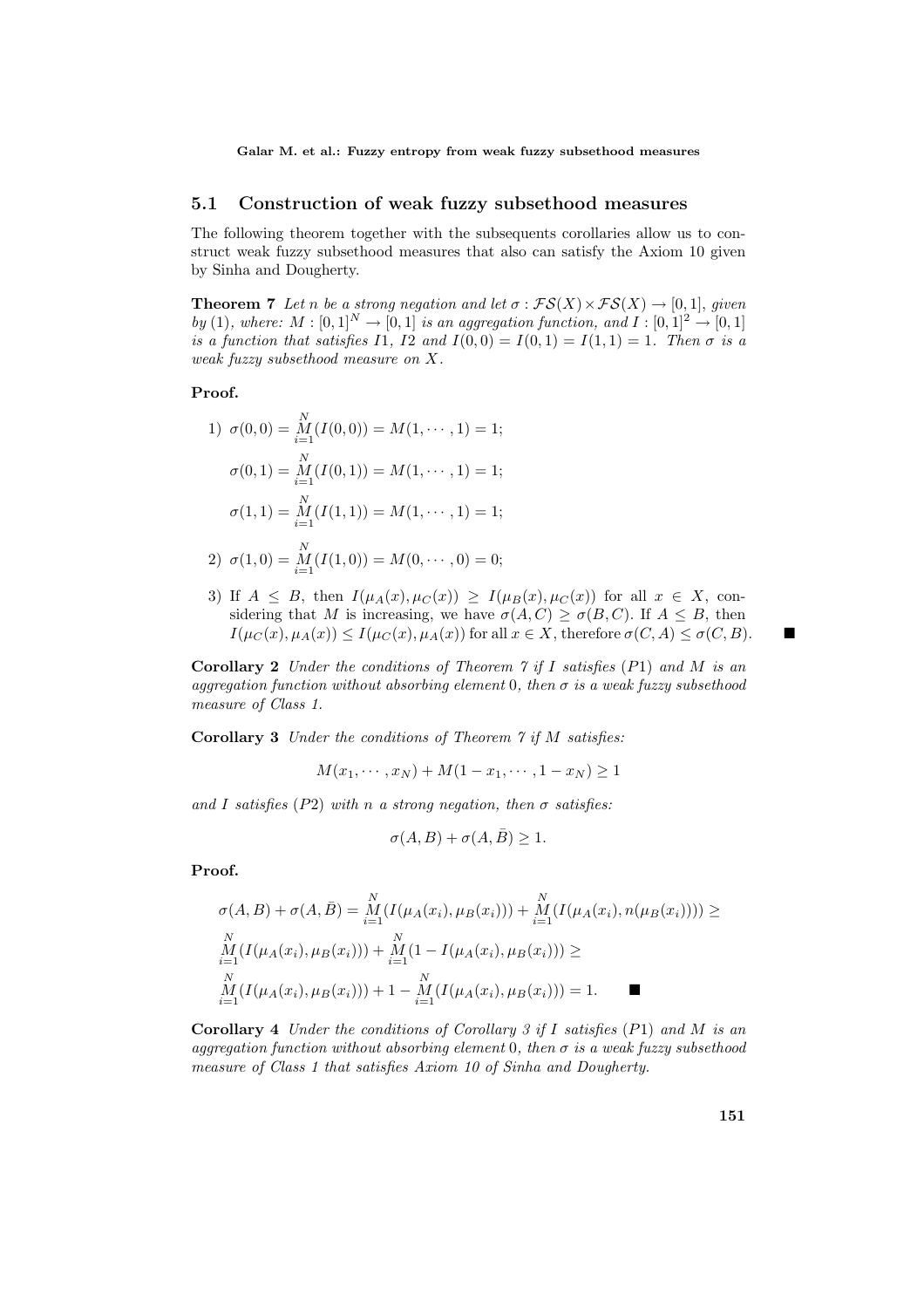**Example 3** It is easy to see that  $M(x_1, \dots, x_N) = \frac{1}{N}$  $\frac{N}{2}$  $\sum_{i=1} x_i$  and  $I(x, y) = \sqrt{1 - (1 - \frac{y^2}{2})}$  $(x, y)$  satisfy the conditions of Theorem 7 and Corollary 3. Therefore,

$$
\sigma(A, B) = \frac{1}{N} \sum_{i=1}^{N} \vee (1 - \mu_A(x_i), \mu_B(x_i))
$$

is a weak fuzzy subsethood measure of Class 1 that satisfies Axiom 10 of Sinha and Dougherty for fuzzy subsethood measures.

Remark: In Example 3 we show that our construction methods allow us to construct the weak inclusion [14] presented in the introduction of this paper.

**Example 4** The minimum  $M(x_1, \dots, x_N) = \bigwedge_{i=1}^N x_i$  and the product  $M(x_1, \dots, x_N) =$  $\frac{N}{\sqrt{2}}$  $\prod_{i=1} x_i$  and  $I(x, y) = 1 - x + xy$  satisfy the conditions of Theorem 7 but not those of Corollary 3 (both M have absorbing element 0). Therefore,

$$
\sigma(A, B) = \bigwedge_{i=1}^{N} (\vee (1 - \mu_A(x_i) + \mu_A(x_i)\mu_B(x_i)))
$$

$$
\sigma(A, B) = \prod_{i=1}^{N} (\vee (1 - \mu_A(x_i) + \mu_A(x_i)\mu_B(x_i)))
$$

are weak fuzzy subsethood measure of Fan et al. (but not of Class 1) that satisfy Axiom 10 of Sinha and Dougherty for fuzzy subsethood measures.

Remark: In Example 3 and 4 we show that depending on the aggregation function, we can construct measures either of Class 1 or not. For the former, we have to use aggregation functions, such as arithmetic mean, quadratic mean or maximum. While for the latter, we have to use aggregation functions with absorbing element 0, such as minimum, product, harmonic mean or geometric mean. In fact, by using any continuous t-conorm, we obtain measures of Class 1, and by using any continuous t-norm, we obtain measures of Fan et al. not of Class 1.

From this point, Corollaries 5 and 6 and Theorem 8 allow us to present the construction of fuzzy entropies from weak fuzzy subsethood measure of Class 1.

Corollary 5 Let n be a strong negation such that  $n(x) \geq 1 - x$  for all  $x \in [0,1]$ and let  $\sigma : \mathcal{FS}(X) \times \mathcal{FS}(X) \to [0,1],$  given by (1), where  $M : [0,1]^N \to [0,1]$  is an aggregation function without absorbing element 0 that satisfies

$$
M(x_1, \dots, x_N) + M(1 - x_1, \dots, 1 - x_N) \ge 1
$$

and I is an S-implication associated to a t-conorm S and a strong negation  $n$ . Then  $\sigma$  is a weak fuzzy subsethood measure of Class 1 on X that satisfies  $\sigma(A, B)$ +  $\sigma(A,\bar{B}) \geq 1.$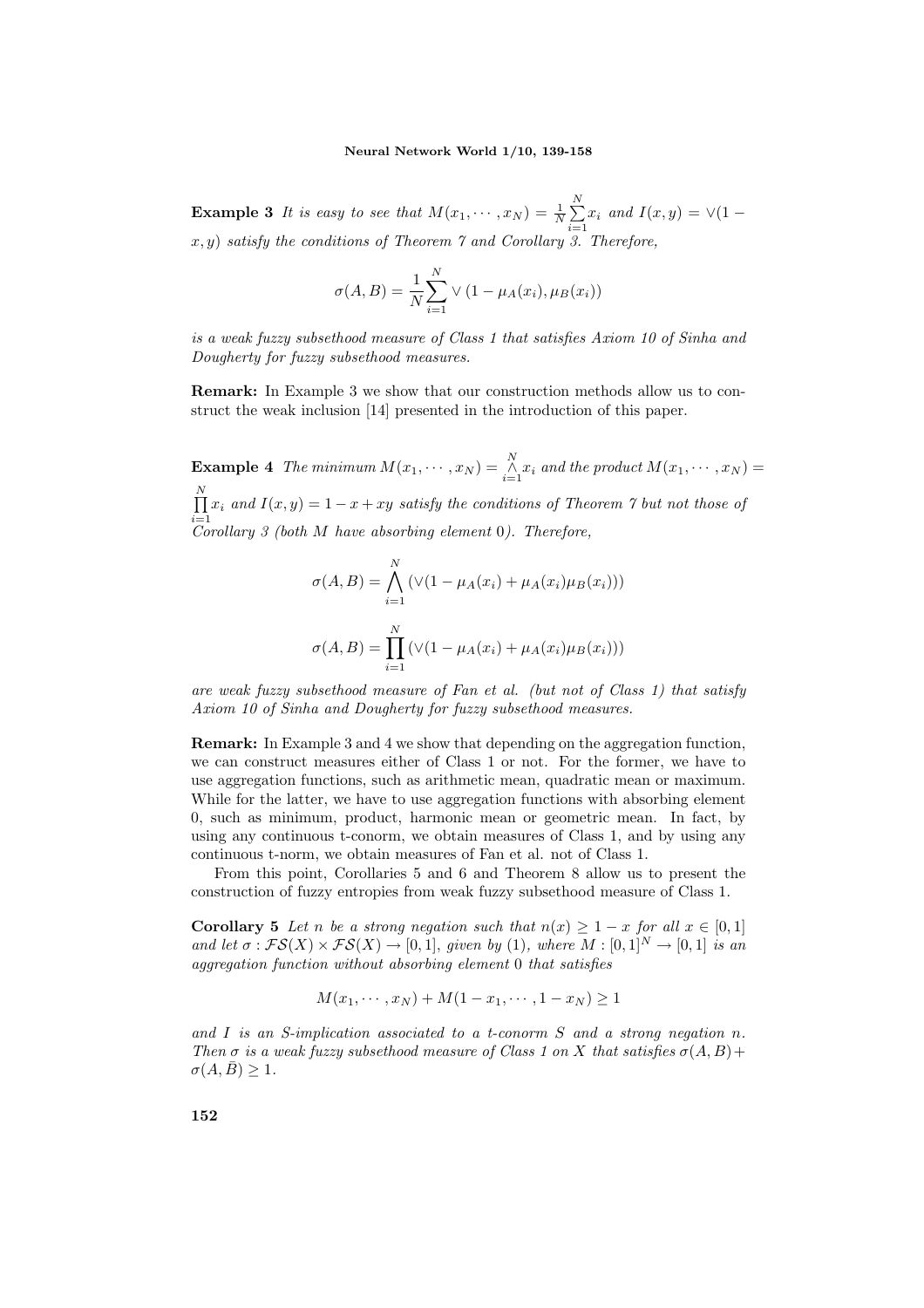**Proof.** By using Propositions 2 and 3, we obtain the result.

**Theorem 8** Let n be a strong negation and let  $\sigma : \mathcal{FS}(X) \times \mathcal{FS}(X) \to [0,1]$ , given by (1) a weak fuzzy subsethood measure of Class 1 on X, where  $M : [0,1]^N \to [0,1]$ is an aggregation function that is idempotent and without absorbing element 0. Under these conditions the following are equivalent

a)  $I(x, y) = \vee (n(x), y)$ . b)  $\sigma(A, \bar{A}) = \frac{N}{M} n(\mu_A(x_i))$ if  $A = \{ (x, \mu_A(x)) | \mu_A(x) = k \ x \in X \},\$  then  $\sigma(A, \overline{A}) = n(k)$ 

**Proof.**  $(a \Rightarrow b)$  It is enough to take into account Theorem 4 and Corollary 5.  $(b \Rightarrow a)$  If  $A = \{(x, \mu_A(x)) | \mu_A(x) = p \forall x \in X\}$ , then we have that  $I(p, n(p)) =$  $M(I(p, n(p)), \cdots, I(p, n(p))) = \sigma(A, \overline{A}) = n(p)$ . By Theorem 4 we know that the only S-implication that satisfies  $I(p, n(p)) = n(p)$  for all  $p \in [0, 1]$  is  $I(x, y) =$  $\vee (n(x), y)$ . The rest of the proof is direct.

**Corollary 6** Under the conditions of Theorem 8, if n is a strong negation such that  $n(x) > 1-x$  for all  $x \in [0,1]$  and  $M(x_1, \dots, x_N) + M(1-x_1, \dots, 1-x_N) > 1$ , then  $\sigma$  satisfies Axiom 10.

#### 5.1.1 Fuzzy entropy and weak fuzzy subsethood measures

As Young pointed out, the fuzzy subsethood measures that do not fulfill the first axiom based on Zadeh's order definition allow to construct entropies from them. We present in this subsection how to construct fuzzy entropies from the weak fuzzy subsethood measures. The entropy of a fuzzy set gives us useful information about it [10], so measures that allow to construct them are very useful too.

There exist important studies about the concept of fuzzy entropy [30]. We know that a measure of fuzzy entropy assesses the amount of vagueness, or fuzziness, in a fuzzy set. In 1972 De Luca and Termini [13] formalized the properties of fuzzy entropy through the following axioms:

**Definition 7** (De Luca and Termini [13]) A real function  $E : \mathcal{FS}(X) \to [0,1]$  is called an entropy on  $\mathcal{FS}(X)$ , if E has the following properties:

- $(E1) E(A) = 0$ , if and only if A is non fuzzy:
- (E2)  $E(A) = 1$ , if and only if  $A = \tilde{e}$ ;
- (E3)  $E(A) \leq E(B)$ , if A refines B; that is,  $\mu_A(x) \leq \mu_B(x)$  when  $\mu_B(x) \leq e$  and  $\mu_A(x) \geq \mu_B(x)$  when  $\mu_B(x) > e$ ;
- $(E4) E(A) = E(\bar{A}),$

where  $\tilde{e} = \{(x, \mu_{\tilde{e}}(x)) | \mu_{\tilde{e}}(x) = e \,\forall x \in X\}$  with e is the equilibrium point of the strong negation considered.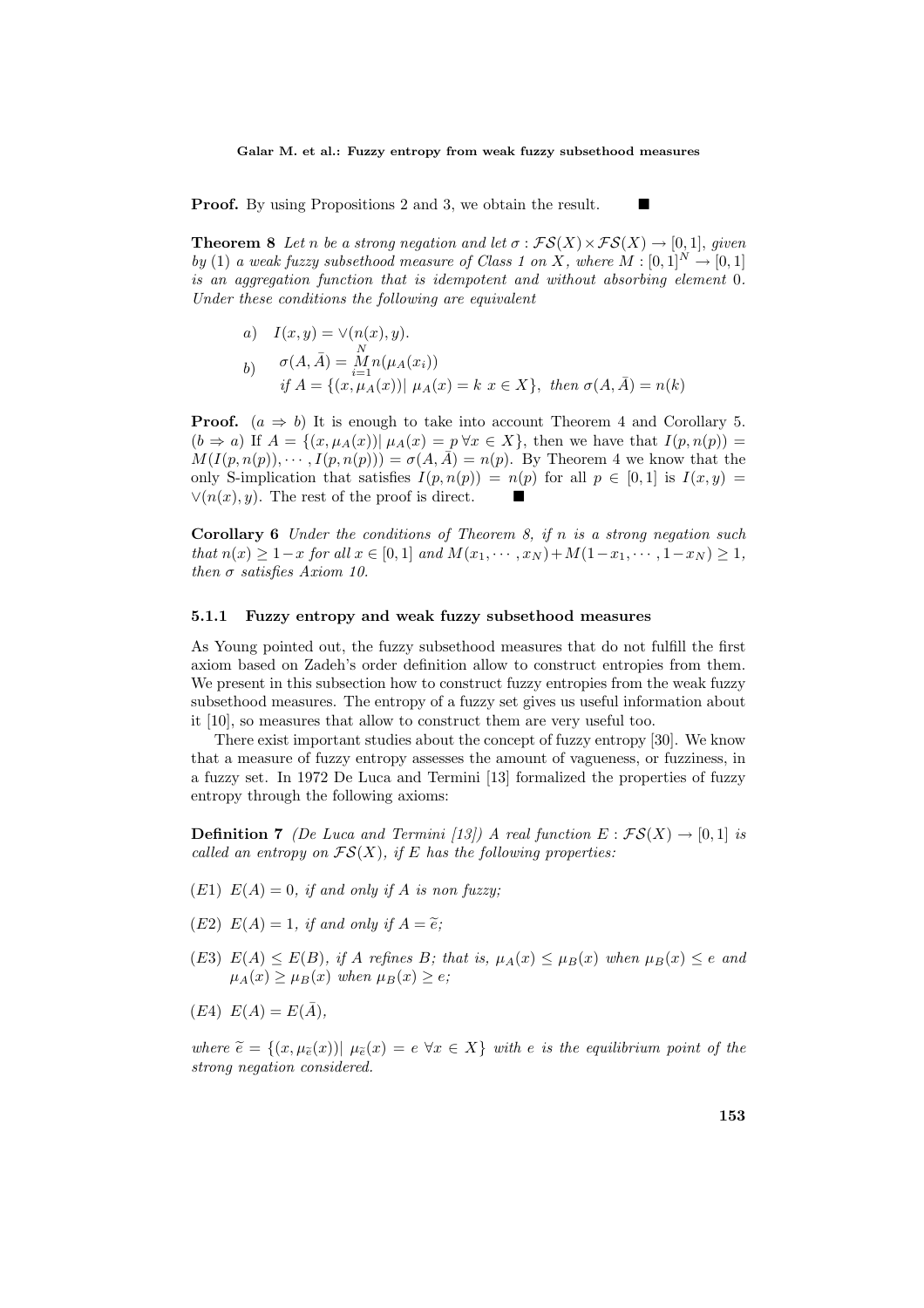**Theorem 9** Let n be a strong negation and let  $\sigma : \mathcal{FS}(X) \times \mathcal{FS}(X) \rightarrow [0,1]$ , given by (1), a weak fuzzy subsethood measure of Class 1 on X where  $M : [0,1]^N \rightarrow$  $[0, 1]$  is an aggregation function that is idempotent, strictly increasing and without absorbing element 0, we have

$$
E(A) = \frac{\sigma(\vee(A, \bar{A}), n(\vee(A, \bar{A})))}{\sigma(\tilde{e}, \tilde{e})} \text{ for all } A \in \mathcal{FS}(X)
$$

is a fuzzy entropy on X.

#### Proof.

- $(E1) E(A) = 0 \Leftrightarrow \sigma(\vee(A, \bar{A}), n(\vee(A, \bar{A}))) = 0 \Leftrightarrow \vee(\mu_A(x_i), n(\mu_A(x_i))) = 1$  for all  $x_i \in X$ , if and only if  $\mu_A(x_i) = 1$  or  $\mu_A(x_i) = 0$  for all  $x_i \in X$ .
- $(E2) E(A) = 1 \Leftrightarrow \sigma(\vee(A, \bar{A}), n(\vee(A, \bar{A}))) = \sigma(\tilde{e}, \tilde{e}) \Leftrightarrow$  $M_{i=1}^{N} n(\vee(\mu_A(x_i), n(\mu_A(x_i)))) = N \cdot e$ . We have two possibilities: a)  $\mu_A(x_i) = e$  for all  $x_i \in X$ . In this case the property is proven. b) If  $\mu_A(x_i) < e$ , then  $n(\mu_A(x_i)) > e > \mu_A(x_i)$ . If  $\mu_A(x_i) > e$ , then  $n(\mu_A(x_i)) < \epsilon < \mu_A(x_i)$ . In any of two cases  $\wedge (n(\mu_A(x_i)), \mu_A(x_i)) < \epsilon$ . Taking into account that  $M$  is strict, we have a contradiction, so, only the case a) can occur.
- (E3) If  $\mu_A(x_i) \le \mu_B(x_i) \le e$ , then  $n(\mu_A(x_i)) \ge n(\mu_B(x_i)) \ge e \ge \mu_B(x_i) \ge \mu_A(x_i)$ , therefore  $\wedge (n(\mu_A(x_i)), \mu_A(x_i)) = \mu_A(x_i) \leq \wedge (n(\mu_B(x_i)), \mu_B(x_i)) = \mu_B(x_i).$ If  $\mu_A(x_i) \geq \mu_B(x_i) \geq e$ , then  $n(\mu_A(x_i)) \leq n(\mu_B(x_i)) \leq e \leq \mu_B(x_i) \leq \mu_A(x_i)$ , therefore  $\wedge (n(\mu_A(x_i)), \mu_A(x_i)) = n(\mu_A(x_i)) \leq \wedge (n(\mu_B(x_i)), \mu_B(x_i)) = n(\mu_B(x_i)).$ Therefore  $E(A) \leq E(B)$ .
- $(E4)$  Direct because *n* is a strong negation.

**Example 5** Taking the arithmetic mean  $M(x_1,...,x_N) = \frac{1}{N}$  $\frac{N}{2}$  $\sum_{i=1} x_i$  as an aggregation function, we have:

$$
E(A) = \frac{1}{N \cdot e} \sum_{i=1}^{N} n(\vee(\mu_A(x_i), n(\mu_A(x_i))))
$$

is a fuzzy entropy in the sense of De Luca and Termini.

**Example 6** Taking the dual of harmonic mean  $M(x_1,...,x_N) = 1 - \frac{N}{N}$  $i=1$  $\frac{1}{1-x_i}$ as an aggregation function, we have:

$$
E(A) = \frac{1}{e} \cdot \left(1 - \frac{N}{\sum_{i=1}^{N} \frac{1}{1 - n(\vee(\mu_A(x_i), n(\mu_A(x_i))))}}\right)
$$

is a fuzzy entropy in the sense of De Luca and Termini.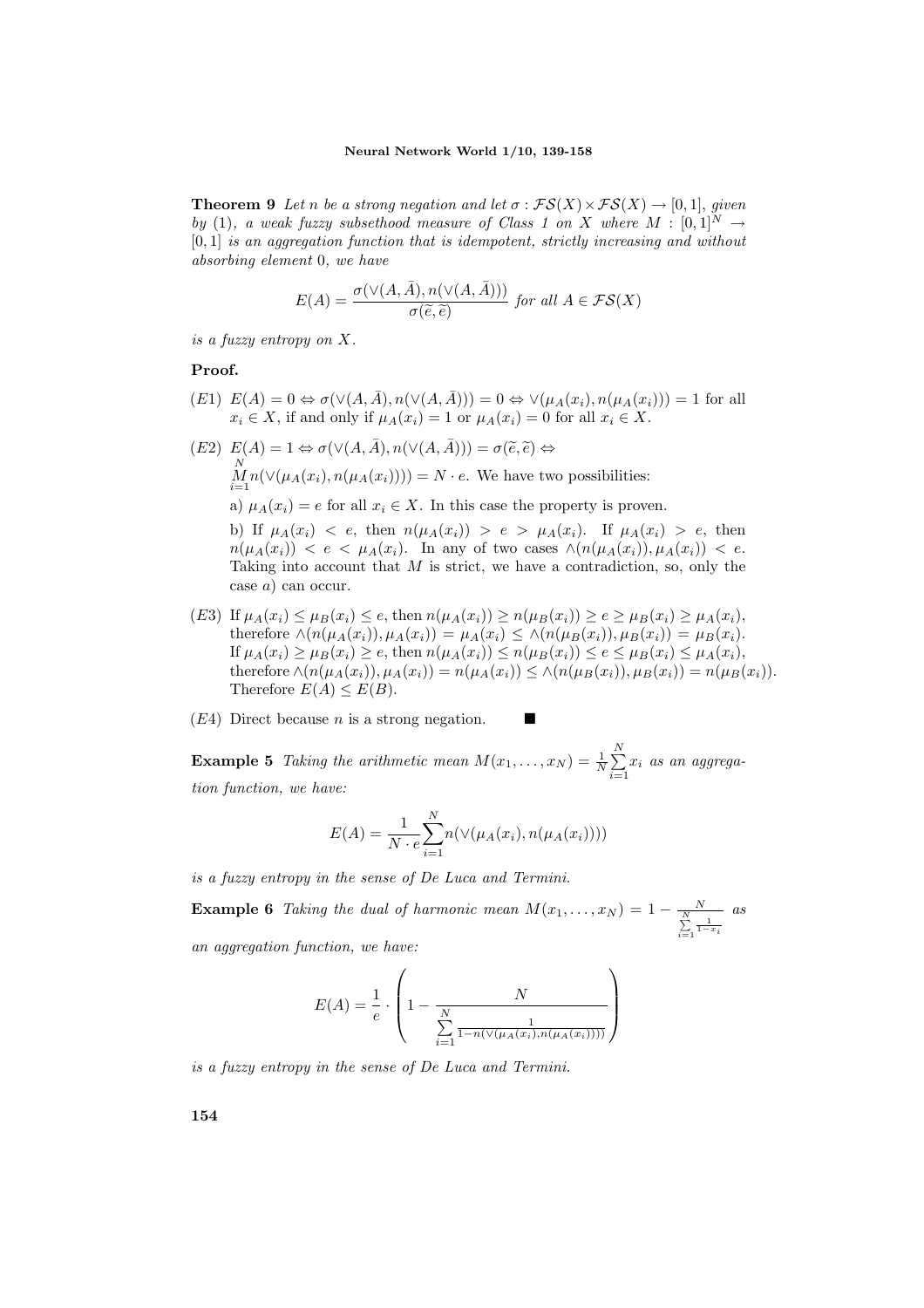## 5.2 Construction of fuzzy subsethood measures

**Theorem 10** Let n be a strong negation generated by the automorphism  $\varphi$  such that

$$
\varphi(x) + \varphi(1-x) \le 1 \text{ for all } x \in [0,1]
$$

and let  $\sigma : \mathcal{FS}(X) \times \mathcal{FS}(X) \to [0,1]$ , given by (1), where  $M : [0,1]^N \to [0,1]$  is an aggregation function that satisfies  $M(x_1, \dots, x_N) + M(1-x_1, \dots, 1-x_N) \ge 1$ and neither  $0$  nor  $1$  are absorbing elements of  $M$ . Under these conditions

$$
\sigma(A,B) = \frac{N}{i} \left( \varphi^{-1} \left( \wedge (\varphi(n(\mu_A(x_i))) + \varphi(\mu_B(x_i)), 1) \right) \right)
$$

is a fuzzy subsethood measures of Class 2 that satisfies Axiom 10.

**Proof.** The proof is similar to that of Theorem 7 and Corollary 3 taking into account Theorem 6. To show that Axiom 1 is fulfilled, by Theorem 6 I satisfies I8 and using the condition imposed on  $M$ , we obtain the result.

**Example 7** It is easy to see that taking the arithmetic mean  $M(x_1, \ldots, x_N)$  =  $\frac{1}{N}$  $\frac{N}{2}$  $\sum_{i=1} x_i$  and  $\varphi(x) = x$ , we have  $I(x, y) = \wedge (1-x+y, 1)$  (implication of Lukasiewicz), satisfy the conditions of Theorem 10. Therefore,

$$
\sigma(A, B) = \frac{1}{N} \sum_{i=1}^{N} \wedge (1 - x + y, 1)
$$

is a fuzzy subsethood measure of Class 2 that fulfills Axiom 10 of Sinha and Dougherty for fuzzy subsethood measures.

**Example 8** Taking the quadratic mean  $M(x_1,...,x_N) = \sqrt{\frac{1}{N}}$  $\frac{N}{2}$  $i=1$  $x_i^2$  and  $\varphi(x) =$ 

 $x^2$ , we have  $I(x,y) = (\wedge (1-x^2+y^2,1))^{\frac{1}{2}}$ , satisfy the conditions of Theorem 10. Therefore,

$$
\sigma(A, B) = \sqrt{\frac{1}{N} \sum_{i=1}^{N} \wedge (1 - x^2 + y^2, 1)}
$$

is a fuzzy subsethood measure of Class 2 that fulfills Axiom 10 of Sinha and Dougherty for fuzzy subsethood measures.

## 6. Conclusions and Future Lines of Research

Given the similarity between the conditions required in the definitions of weak fuzzy subsethood measures and some of the conditions usually imposed on implication operators, we have proposed a method of construction of these measures by aggregating implication operators with special properties. We have carried out a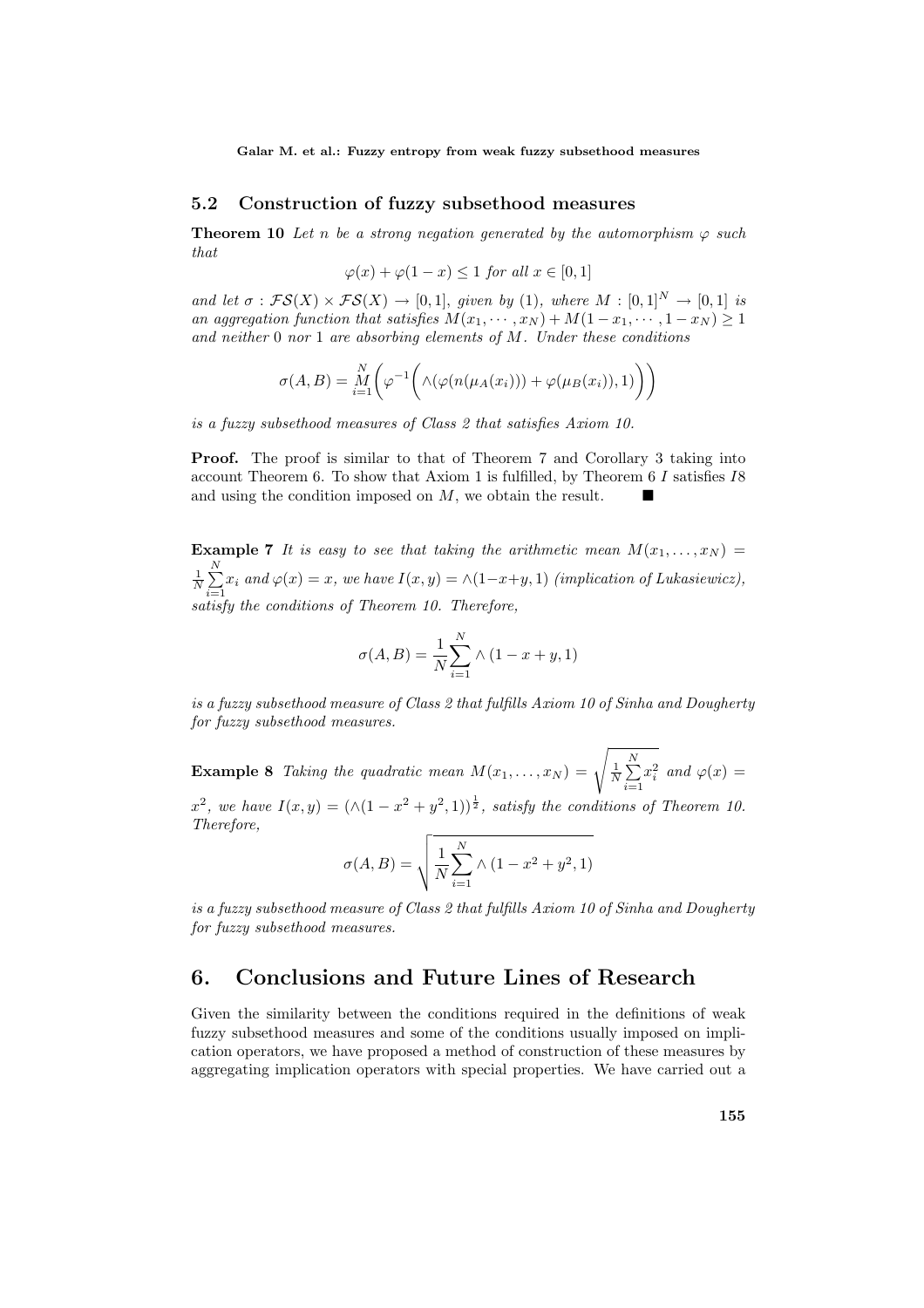systematic study of the implication operators properties which translate into useful properties of weak fuzzy subsethood measures.

We also have studied the conditions under which such measures satisfy the Axiom 10 given by Sinha and Dougherty. The results obtained will be used in approximate reasoning in the future.

Finally, we have proven that weak fuzzy subsethood measures from Class 1 allow us to construct fuzzy entropies.

#### Acknowledgments

This work has been supported by the Spanish Ministry of Science and Technology under the project TIN2007-65981. We would like to thank the anonymous reviewers for their helpful comments and useful suggestions.

## References

- [1] Bandler W., Kohout L.: Fuzzy Power Sets and Fuzzy Implication Operators. Fuzzy Sets and Systems, 4, 1980, pp. 13–20.
- [2] Baczyński M., Jayaram B.:  $(S, N)$  and R-implications: A state-of-the-art survey. Fuzzy Sets and Systems, 159, 2008, pp. 1836–1859.
- [3] Baczyński M., Jayaram B.: Fuzzy Implications, Studies in Fuzziness and Soft Computing, Springer, Berlin, 231, 2008.
- [4] Beliakov G., Pradera A., Calvo T.: Aggregation Functions: A Guide for Practitioners. Springer, Studies in Fuzziness and Soft Computing, 221, 2007.
- [5] Bustince H., Burillo P., Soria F.: Automorphisms, Negations and Implication Operators. Fuzzy Sets and Systems, 134, 2003, pp. 209–229.
- [6] Bustince H., Mohedano V., Barrenechea E., Pagola M.: Definition and construction of fuzzy DI-subsethood measures. Information Sciences, 176, 21, 2006, pp. 3190–3231.
- [7] Bustince H., Pagola M., Barrenechea E.: Construction of fuzzy indices from DI-subsethood measures: Application to the global comparison of images. Information Sciences, 177, 2007, pp. 906–929.
- [8] Bustince H., Montero J., Barrenechea E., Pagola M.: Semiautoduality in a restricted family of aggregation operators, Fuzzy Sets and Systems, 158, 12, 2007, pp. 1360-1377.
- [9] Bustince H., Barrenechea E., Pagola M., Soria F.: Weak fuzzy S-subsethood measures. Overlap index. International Journal of Uncertainty, Fuzziness and Knowlege-Based Systems, 14, 5, 2006, pp. 537-560.
- [10] Bustince H., Barrenechea E., Pagola M.: Relationship between restricted dissimilarity functions, restricted equivalence functions and normal EN-functions: Image thresholding invariant. Pattern Recognition Letters, 29, 4, 2008, pp. 525–536.
- [11] De Baets B., Kerre E.: Fuzzy inclusion and the inverse problem, in H.-J. Zimmermann Ed., Proc. EUFIT'94, and European Congress on Intelligent Techniques and Soft Computing (Aachen, Germany), 2, ELITE, Aachen, 1994, pp. 940–945.
- [12] Cornelis C., Van der Donk C., Kerre E: Sinha-Dougherty approach to the fuzzification of set inclusion revisited. Fuzzy Sets and Systems, 134, 2003, pp. 283–295.
- [13] De Luca A., Termini S.: A definition of a nonprobabilistic entropy in the setting of fuzzy set theory, Inform and Control, 20, 1972, pp. 301–312.
- [14] Dubois D., Prade H.: Fuzzy Sets and Systems: Theory and Applications, New York: Academic, 1980.
- [15] Dubois D., Ostasiewicz W., Prade H.: Fuzzy Sets: History and Basic Notions. in: D. Dubois, H. Prade (Eds.), Fundamentals of Fuzzy Sets, Kluwer, Boston, MA, 2000, pp. 21-124.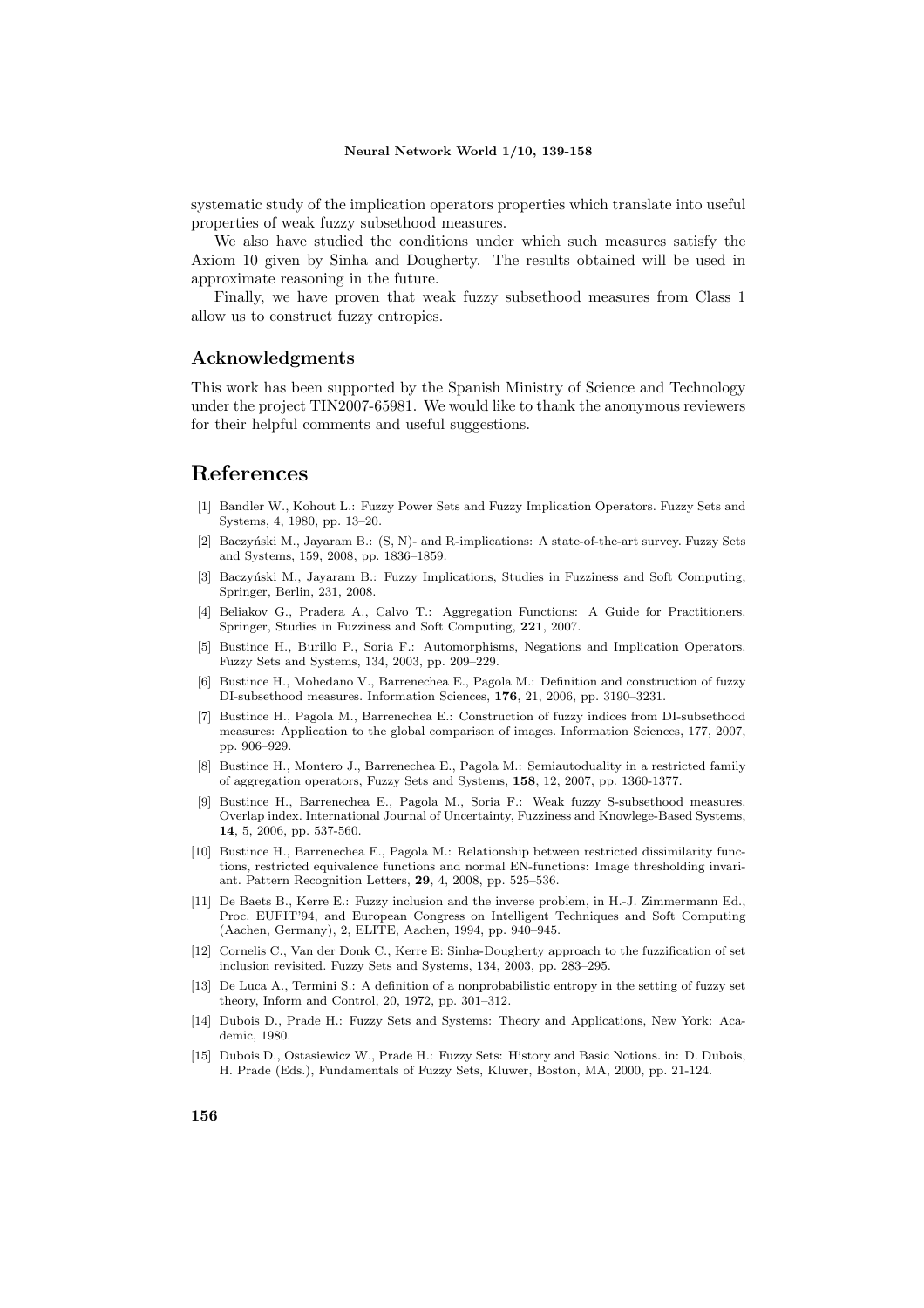- [16] Fan J., Xie X., Pei J.: Subsethood measures: new definitions. Fuzzy Sets Systems, 106, 1999, pp. 201-209.
- [17] Fodor J., Roubens M.: Fuzzy Preference Modelling and Multicriteria Decision Support. Theory and Decision Library (Kluwer Academic Publishers), 1994.
- [18] Fodor J.: On contrapositive symmetry of implications in fuzzy logic. Proceedings of the First European Congress on Fuzzy and Intelligent Technologies, Aachen, Verlag der Augustinus Buchhandlung Aachen. 1993, pp. 1342–1348.
- [19] Fodor J.: On fuzzy implication operators. Fuzzy Sets and Systems, 42, 1991, pp. 293–300.
- [20] Fodor J.: A new look at fuzzy connectives. Fuzzy Sets and Systems, 57, 1993, pp. 141–148.
- [21] Fodor J.: Contrapositive symmetry of fuzzy implications. Fuzzy Sets and Systems, 69, 1995, pp. 141–156.
- [22] Fodor J., Yager R.: Fuzzy sets theoretic operators. In: D. Dubois, H. Prade (Eds.). Fundamentals of Fuzzy Sets, Kluwer, Boston, MA, 2000, pp. 125–193.
- [23] Hamacher H.: Uber logische Aggrationen nichtbinar explizierter Entscheidunaskriterien: Ein axiomatischer Beitrag zur normativen Entscheidungstheorie, Rita G. Fischer Verlag, Frankfurt, (1978).
- [24] Jenei S.: New family of triangular norms via contrapositive symmetrization of residuated implications. Fuzzy Sets and Systems, 110, 2000, pp. 157–174.
- [25] Kitainik L.: Fuzzy inclusions and fuzzy dichotomous decision procedures. J. Kacprzyk, S. Orlovski (Eds.), Optimization Models Using Fuzzy Sets and Possibility Theory, Reidel, Dordrecht, 1987, pp. 154-170.
- [26] Klement E., Navara M.: A survey on different triangular norm-based fuzzy logics. Fuzzy Sets and Systems, 101, 1999, pp. 241–251.
- [27] Klir G. J., Folger T. A.: Fuzzy Sets Uncertainty and Information. Prentice-Hall International, 1988.
- [28] Kosko B.: Fuzziness vs. probability. Int. J. Gen. Syst., 17, 1990, pp. 211-240.
- [29] Kosko B.: Fuzzy entropy and conditioning. Information Sciences, 40, 1986, pp. 165-174.
- [30] Kramosil I.: Locally sensitive lattice-valued possibilistic entropy functions. Neural Network World, 4, 2008, pp. 469–488.
- [31] Kuncheva L. I.: Fuzzy rough sets: application to feature selection. Fuzzy Sets and Systems, 51, 1992, pp. 147–153.
- [32] Lee H. M., Wang W. T.: A neural network architecture for classification of fuzzy inputs. Fuzzy Sets and Systems, 63, 1994, pp. 159–173.
- [33] Mas M., Monserrat M., Torrens J.: QL-implications versus D-implications. Kybernetika, 42, 2006, pp. 351–366.
- [34] Mas M., Monserrat M., Torrens J., Trillas E.: A Survey on Fuzzy Implication Functions. Fuzzy Systems, IEEE Transactions on, 15, 2007, pp. 1107–1121.
- [35] Shi Y., Van Gasse B., Ruan D., Kerre E. E.: On the first place antitonicity in QLimplications. Fuzzy Sets and Systems, 159, 2008, pp. 2988–3013.
- [36] Sinha D., Dougherty E. R.: Fuzzification of set inclusion: theory and applications. Fuzzy Sets Systems, 55, 1993, pp. 15–42.
- [37] Trillas E.: Sobre Funciones de Negación en la Teoría de Conjuntos Difusos. Stochastica, III-1, 1979, pp. 47–59, (in Spanish). Reprinted (English version): Advances of Fuzzy Logic (Eds. S. Barro et altri-Universidad de Santiago de Compostela), 1998, pp. 31–43.
- [38] Trillas E., Valverde L.: On Implication and Indistinguishability in the Setting of Fuzzy Logic. Regardings in Fuzzy Sets for Intelligent Systems, Edited by D. Dubois, H. Prade and R. Yager, Morgan Kaufmann Publishers, Inc. 2929 Campus Drive, Suite 260, San Mateo, California 94403, 1993, pp. 97–104.
- [39] Trillas E., Valverde L.: On mode and implication in approximate reasoning. In: M. M. Gupta, A. Kandel, W. Bandler, J. B. Kiszka, Eds. Approximate Reasoning in Expert Systems, North-Holland, Amsterdam, 1985, pp. 157–166.